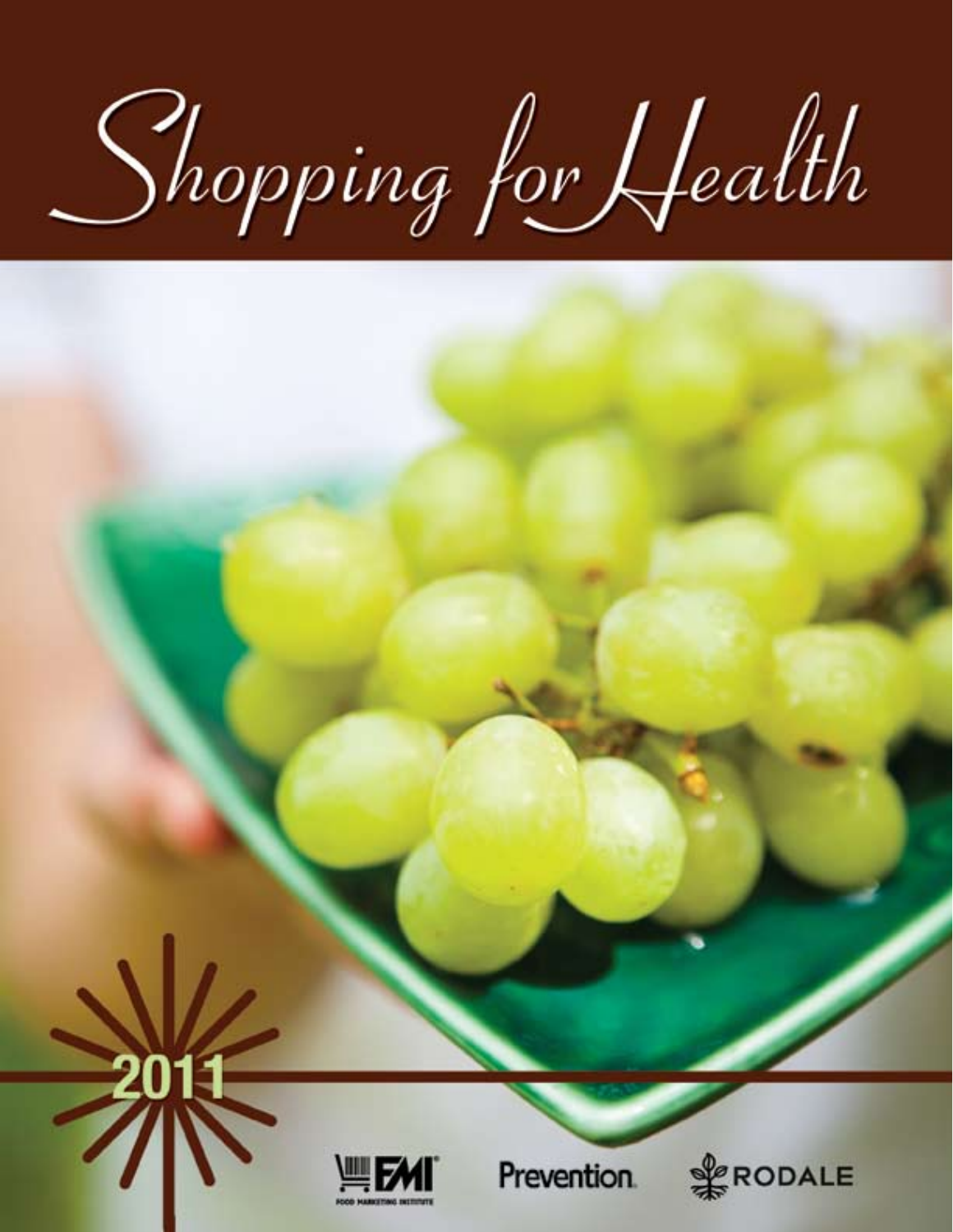

Food Marketing Institute (FMI) conducts programs in public affairs, food safety, research, education, and industry relations on behalf of its 1,500-member companies—food retailers and wholesalers—in the United States and around the world. FMI's U.S. members operate approximately 26,000 retail food stores and 14,000 pharmacies. Their combined annual sales volume of \$680 billion represents three-quarters of all retail food-store sales in the United States. FMI's retail membership is composed of large multistore chains, regional firms, and independent supermarkets. Its international membership includes 200 companies from more than 50 countries. FMI's associate members include the supplier partners of its retail and wholesale members

© Copyright 2011 by Prevention magazine and Rodale Inc., and FMI. Printed in USA. All rights reserved. This publication may not be reproduced, stored in any information or retrieval system, or transmitted in whole or in part in any form or by any means—electronic, mechanical, photocopying, recording, or otherwise—without the express written permission of the Food Marketing Institute and Rodale Inc.

Prevention, the nation's leading health magazine, with more than 10 million readers, is published by Rodale Inc., Emmaus, Pennsylvania. Other Rodale publications include Bicycling, Men's Health, Organic Gardening, Runner's World, and Women's Health.

## **Shopping for Health 2011**

Published by Research Department Prevention magazine 400 South Tenth Street Emmaus, PA 18098 610-967-5171 www.prevention.com

## **Rodale contact: Cary Silvers**

Director, Consumer Insights Cary.Silvers@Rodale.com 212-297-1551

## **FMI Research Department**

Food Marketing Institute 2345 Crystal Drive, Suite 800 Arlington, VA 22202 www.fmi.org

## **FMI contact: Vicki Brown**

Manager, Research research@fmi.org 202-220-0600

## **Rodale contact: Richard Alleger**

Senior Vice President, Retail Sales Richard.Alleger@Rodale.com 610-967-8639

## **Price**

\$150: Retailer/Wholesaler Members \$250: Associate Members \$350: Nonmembers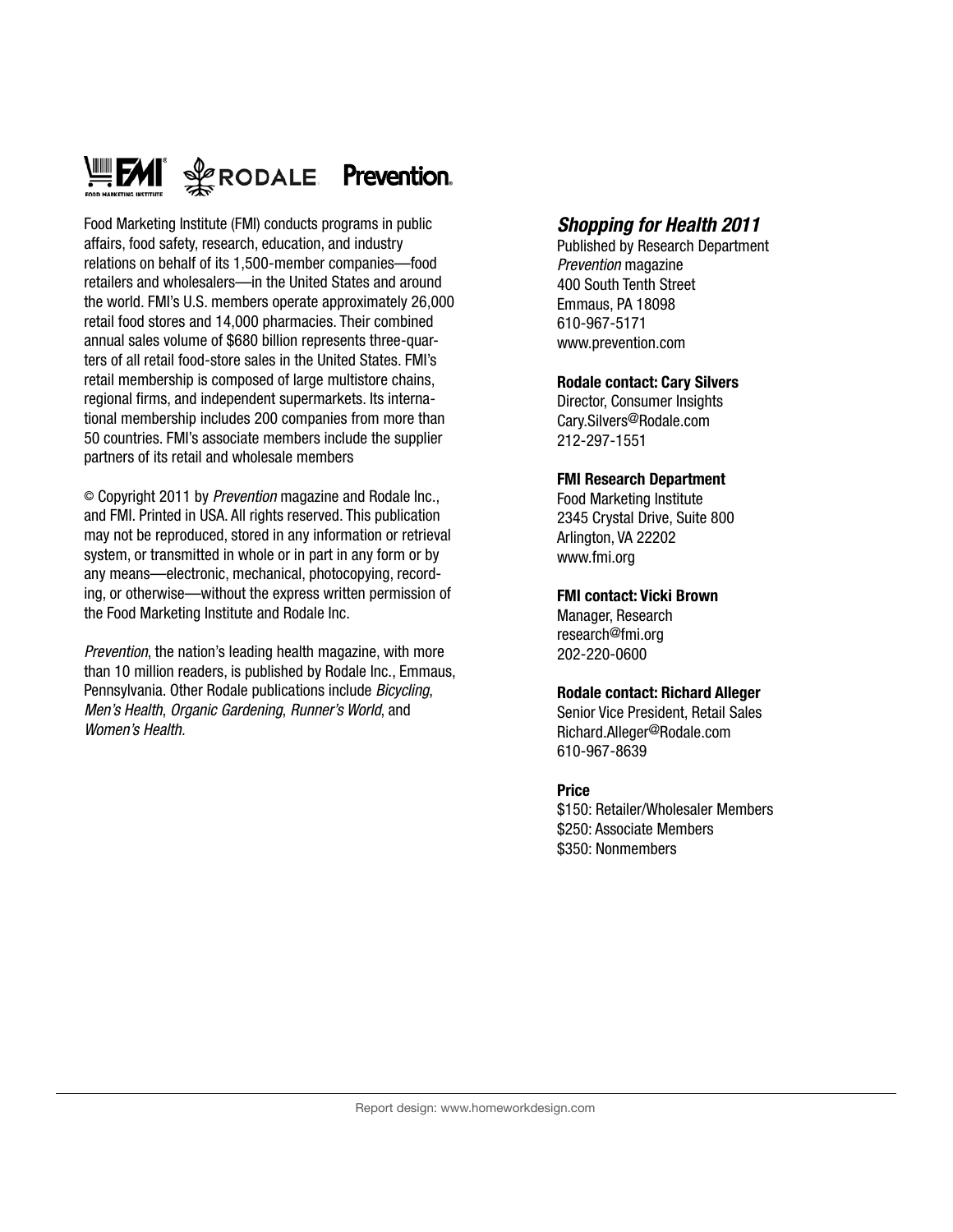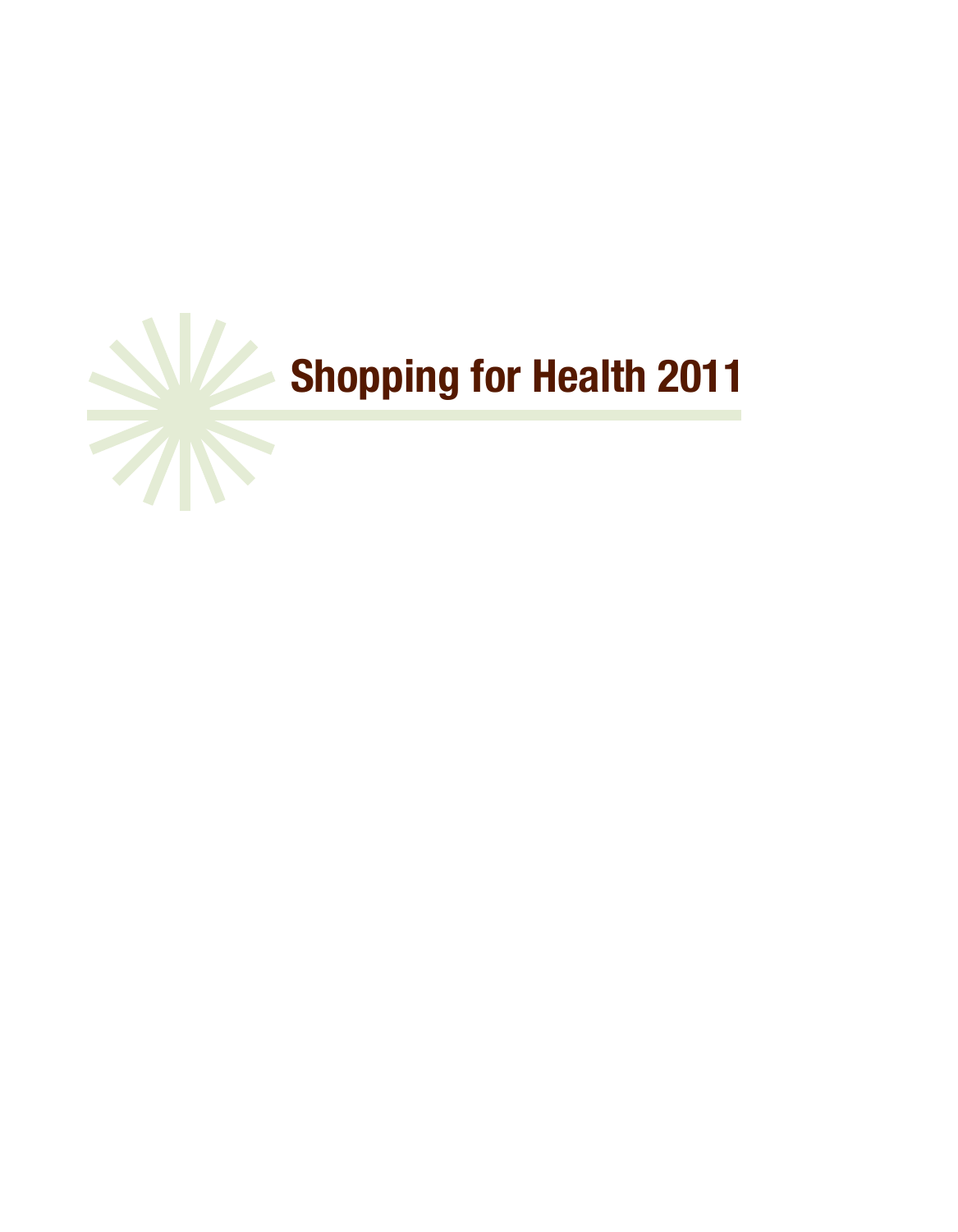## Table of Contents

| Trying Something New and Healthy: The "Superfood" Trend 6                         |
|-----------------------------------------------------------------------------------|
|                                                                                   |
|                                                                                   |
|                                                                                   |
|                                                                                   |
|                                                                                   |
|                                                                                   |
|                                                                                   |
| Sources, Service, and Technology<br>that Aid-and Speed-Healthy Shopping. 17       |
|                                                                                   |
|                                                                                   |
| HEALTHY SHOPPING: TIMING IS EVERYTHING 20                                         |
| Last-Minute Meal Decisions = Gaps that Need Filling $\ldots \ldots \ldots \ldots$ |
|                                                                                   |
|                                                                                   |
|                                                                                   |
|                                                                                   |
|                                                                                   |
|                                                                                   |
|                                                                                   |

#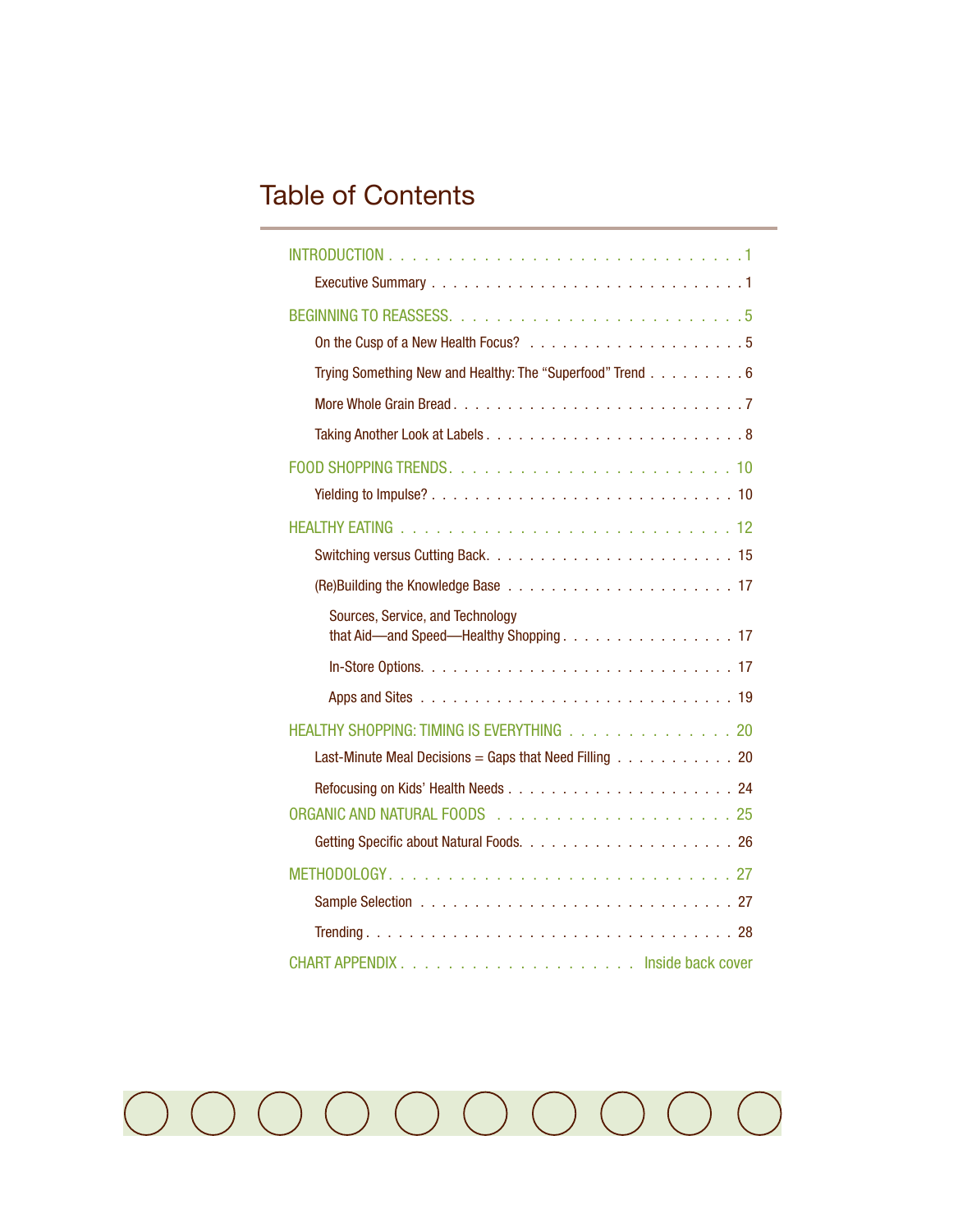## **Introduction**

*Shopping for Health 2011* is the 19th in a series of annual surveys of America's grocery shoppers. Sponsored by Rodale Inc.: *Prevention, Men's Health,* and *Women's Health* magazines; and the Food Marketing Institute (FMI), this national survey examines shoppers' interests and attitudes regarding health and nutrition, consumers' efforts to manage their health, and the ways in which health and nutritional concerns play out in purchase decisions at the grocery store. Rodale and FMI are committed to bringing a practical understanding of the relationship between food shopping and health.

## **The objectives of the 2011 study:**

- To measure and track the extent to which primary shoppers are attempting to maintain good personal health
- To profile shoppers who consider their food intake successful and are satisfied with their health and weight
- To take a closer look at male shoppers and their efforts in the area of health and wellness
- To understand how people try to achieve healthy eating in terms of avoiding, substituting, or limiting foods
- To measure and track the healthfulness of shoppers' diets and what's driving the move toward health maintenance in-store
- To measure and track shoppers' various attitudes and activities around planning meals for family and children
- To measure and track organics' influence on a household's primary shopper



## **Executive Summary**

## ❚ **LABEL READING: ARE SUPER-FOODS LEADING THE WAY TOWARD HEALTHIER EATING?**

The top label concerns for shoppers have consistently been salt, sugar, fat, and calories. This year, all of these ingredients except for salt dropped in concern by 3 or 4 points. The main consumer approach to these ingredients is to minimize or avoid their intake.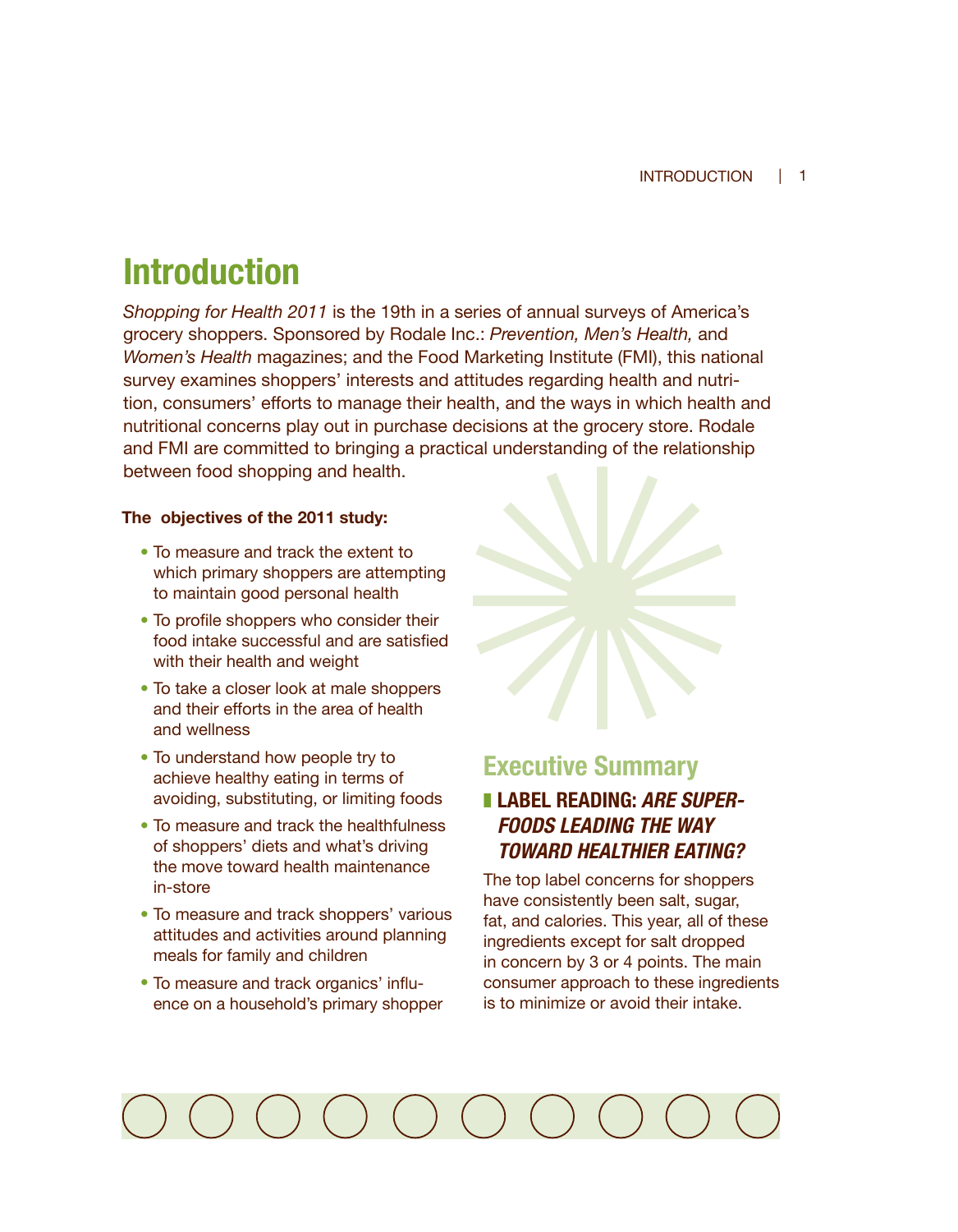### 2 | EXECUTIVE SUMMARY

Shoppers are placing more importance on ingredients for their nutritional components. A shopper's strategy for healthy eating is moving from avoidance to a combination of avoidance and recognition of nutrients.

| Fiber               | 44%        | up 4 points |
|---------------------|------------|-------------|
|                     |            | from 2009   |
| Whole grain         | 36%        | up 4 points |
| Vitamins/           |            |             |
| minerals            | 27%        | up 3 points |
| <b>Protein</b>      | 27%        | up 4 points |
| Omega-3s            | <b>23%</b> | (first time |
|                     |            | measured)   |
| <b>Antioxidants</b> | 16%        | up 3 points |

## ■ WHOLE GRAIN: MORE THAN **HALF OF SHOPPERS SWITCHED THEIR BREAD SELECTION. ARE RICE AND PASTA NEXT?**

The 2010 results showed that wheat surpassed white in sliced bread sales for the first time. This change could be viewed as a significant sign that shoppers are looking for foods with beneficial nutrients. Rice and pasta purchases indicate that more than 1 in 4 shoppers switched to whole grain from white, and another 3 in 10 are experimenting with both.

In 2010, 57 percent of shoppers tried a new healthy recipe with pasta or rice up 11 points from last year.

|              | <b>Switched</b><br>to whole<br>grain | <b>Combo</b><br>white/whole<br>grain | Did not<br>switch<br>from white |
|--------------|--------------------------------------|--------------------------------------|---------------------------------|
| <b>Bread</b> | 56%                                  | 24%                                  | <b>20%</b>                      |
| <b>Rice</b>  | 39%                                  | 31%                                  | 30%                             |
| Pasta        | 42%                                  | <b>32%</b>                           | 27%                             |

## ❚ **HEALTH CLAIMS THAT ARE ATTRACTIVE TO SHOPPERS**

From yogurt that helps your digestion to the newer category of "energy" drinks, more and more products are anchoring themselves to a specific health claim or benefit. Although many of these are marketing-based claims, they appeal to shoppers.

| <b>Important considerations when purchasing food</b> |     |  |  |  |
|------------------------------------------------------|-----|--|--|--|
| Help heart health                                    | 73% |  |  |  |
| <b>Boost energy</b>                                  | 71% |  |  |  |
| <b>Aid digestive health</b>                          | 66% |  |  |  |
| <b>Sharpen mind health</b>                           | 65% |  |  |  |
| <b>Avoid empty calories</b>                          | 64% |  |  |  |
| <b>Prevent cancer</b>                                | 63% |  |  |  |
| <b>Improve immunity</b>                              | 63% |  |  |  |
| <b>Build physical strength</b>                       | 60% |  |  |  |
| <b>Avoid processed foods</b>                         | 59% |  |  |  |
| <b>Build bone density</b>                            | 58% |  |  |  |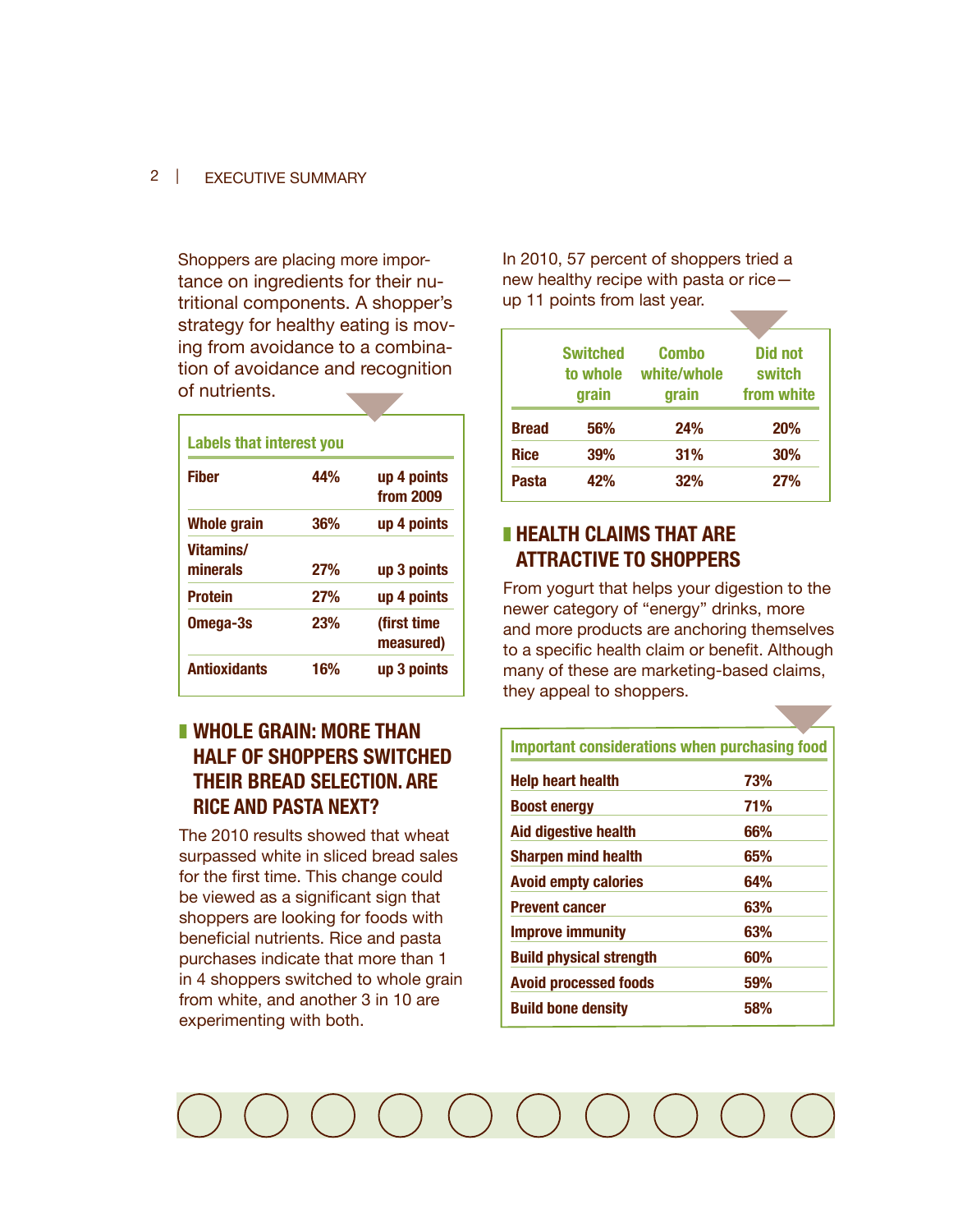## ■ **AMERICA'S KNOWLEDGE ABOUT FATS**

The majority of shoppers are well versed in the bad fats. However, the two good fats monounsaturated and polyunsaturated—that have been on labels for years still confuse nearly half of all shoppers.

| lt's a…                    | Good fat | <b>Bad fat</b> | <b>Unsure</b> |
|----------------------------|----------|----------------|---------------|
| <b>Saturated fat</b>       | 6%       | 74%            | <b>20%</b>    |
| <b>Trans fat</b>           | 7%       | 75%            | 18%           |
| Omega-3 fat                | 79%      | 3%             | 18%           |
| <b>Monounsaturated fat</b> | 27%      | 28%            | 45%           |
| <b>Polyunsaturated fat</b> | 26%      | 30%            | 44%           |

## ❚ **THE AMERICAN DINNER GAP: SAME-DAY DECISIONS = HEALTH IS TRUMPED**

Many studies, including this one, find the consumer claim that eating healthy is very important. However, the truth lies in between what people say and what they do. The evening meal, for example, is decided that day by the majority of shoppers. And taste and convenience generally drive the decision, not the health component. This disparity between cooking food that's on hand and preparing a healthful dinner signifies the difficulty with meal planning. In fact, most of the time shoppers lack some ingredients in their kitchens that are needed or desired to make dinner.

## **MOST PEOPLE DECIDE WHAT TO HAVE FOR DINNER THAT DAY**

**When people decide what to eat for dinner**

| <b>Within 1 hour</b>        | <b>24%</b> |
|-----------------------------|------------|
| <b>Earlier the same day</b> | 48%        |
| At least the day before     | 21%        |

## **FOR SAME-DAY DECISIONS, HEALTH IS OVERRULED BY TASTE AND CONVENIENCE**

**For the majority of evening meals, what influences what you eat?**

| <b>Taste</b>               | 73% |
|----------------------------|-----|
| Time to prepare            | 60% |
| Desire for a specific food | 52% |
| <b>Nutrition</b>           | 47% |
| <b>Satisfies everyone</b>  | 47% |

## **33 PERCENT OF SHOPPERS HAVE ALL INGREDIENTS NEEDED TO MAKE DINNER ON WEEKNIGHTS**

**In an average Monday to Friday workweek, how many days do you prepare dinner with ingredients or items you already have on hand?**

| 5 of 5 days | 33%        |
|-------------|------------|
| 4 or 5 days | 20%        |
| 3 to 5 days | 16%        |
| 2 to 5 days | 10%        |
| 1 to 5 days | <b>11%</b> |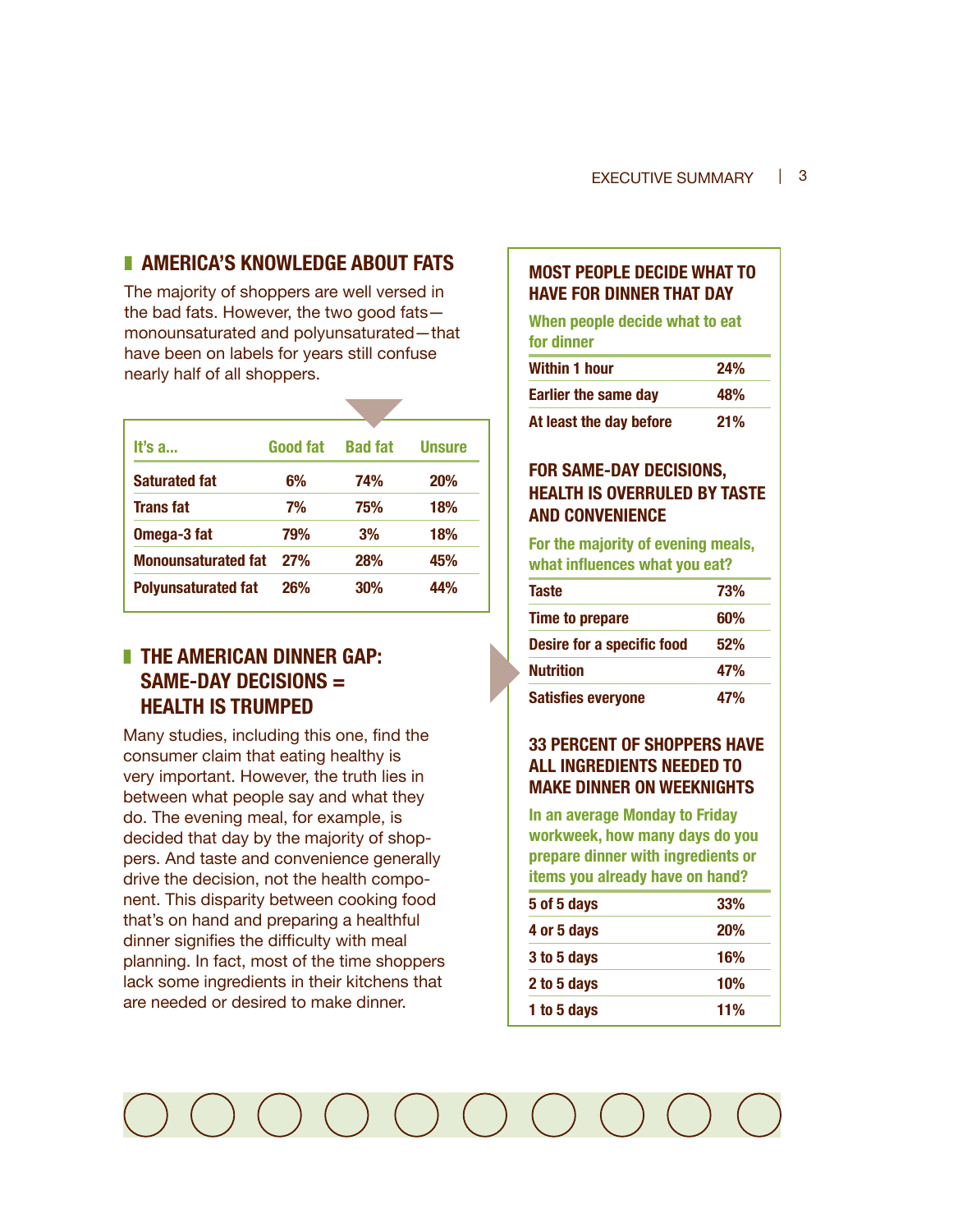## ❚ **ECONOMY AND SHOPPING**

Two years ago the country's economy bottomed out, but there are signs of growth at a slow and steady pace. Shoppers have tinkered with ways to spend their dollars, and most of their coping strategies are very much in place.

## **• Shoppers lead with necessity buying—63 percent buy only what they need.**

 *Since 2009 this number had been in the high 70 percent of shoppers. An adjustment in the survey question means the numbers are not directly comparable, but they still indicate that necessity buying has decreased.*

## **• Switch to store brands— 54 percent**

 After 2 years as the number wo shopper tactic to save money, purchasing the store labels is a way to cut food bills now and in the future.

## **• Buy items on sale—51 percent** Slow economic growth coupled with higher gas prices ensures that consumers will continue to look for sales.

## ❚ **TRIP TYPES: THE SUPPLEMENTAL TRIP HAS INCREASED**

Since 2007 the consumers' quick trip (for 3 to 5 items) to the local supermarket has increased.

**Quick Trip (3 to 5 items) from 2007**

| <b>Convenience store</b>     | 86% | -9 points |
|------------------------------|-----|-----------|
| <b>Grocery store</b>         | 78% | +8 points |
| <b>Discount store</b>        | 48% | -5 points |
| <b>Natural organic store</b> | 42% | -9 points |

Since 2007 the consumers' supplemental trip (for 6 to 15 items) to all store types has increased.

## **Supplemental Trip (6 to 15 items) from 2007**

| <b>Grocery store</b>         | 73%        | +3 points |  |
|------------------------------|------------|-----------|--|
| <b>Natural organic store</b> | <b>72%</b> | +6 points |  |
| <b>Discount store</b>        | 66%        | +2 points |  |
| <b>Convenience store</b>     | 33%        | +9 points |  |

Since 2007 the consumers' big shopping trip (for 16+ items) to discount and natural organic stores has increased and remained the same for supermarkets.

### **Big Shopping Trip (6 to 15 items) from 2007**

| <b>Grocery store</b>         | 79% | no change |  |
|------------------------------|-----|-----------|--|
| <b>Discount store</b>        | 63% | +4 points |  |
| <b>Club/superstore</b>       | 58% | -3 points |  |
| <b>Natural organic store</b> | 35% | +3 points |  |

#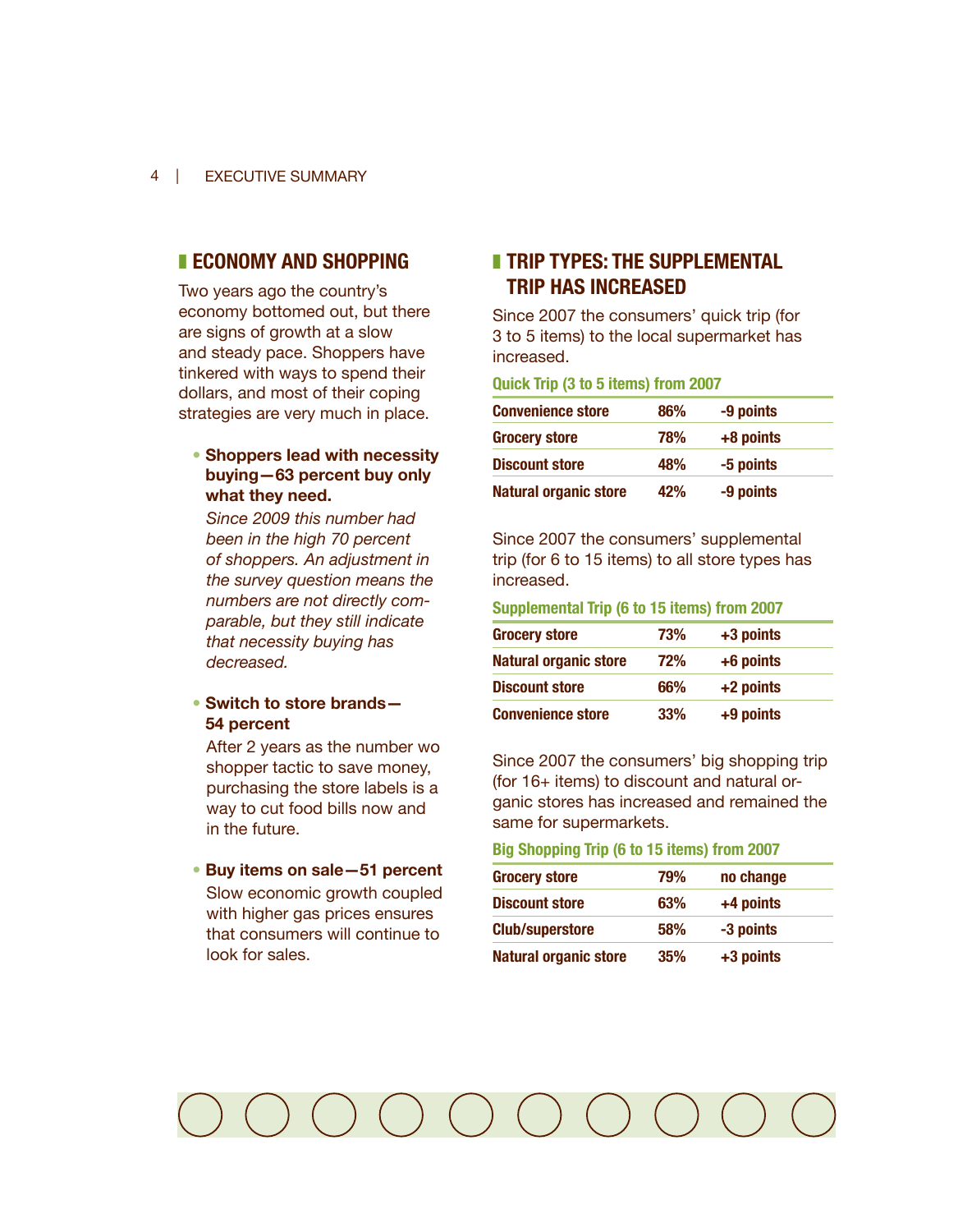## **Beginning to Reassess**

During 2010, Americans saw little in the way of change in economic conditions. Because their financial situations held steady over the course of the year, shoppers began to look around a little and reassess their priorities in subtle ways.

This cautious attitude extends to the way shoppers think about food and health. They did not make major changes in how they shop for food, prepare it, or eat it. But they did make subtle shifts that may pave the way for greater changes in the near future. Most of these small reevaluations put a greater focus on healthrelated food factors.

## **On the Cusp of a New Health Focus?**

Most Americans try to eat healthfully, indicated by the nearly 8 in 10 who say they make some or a lot of effort to do so. This number is relatively unchanged from recent years. About twothirds feel they are successful in their efforts at least half of the time, also an unchanged number.

People are making fewer excuses about why they don't eat better. Cost remains the top obstacle to more healthful eating, with 67 percent citing the expense. An admitted lack of willpower ranks second, as 60 percent say it's too hard to eat healthier, yet this response is down from 67 percent in 2007. Shoppers are also less likely than previously to say that a lack of time or too much conflicting



information is a reason not to eat more healthfully.

People's persistence may be paying off. Of the 34 percent who say they started a diet in the past year, 67 percent say they are still on it, up from the 60 percent who said so the previous year. At 59 percent, fewer shoppers than last year say they are at least several pounds overweight, down from 69 percent in 2009.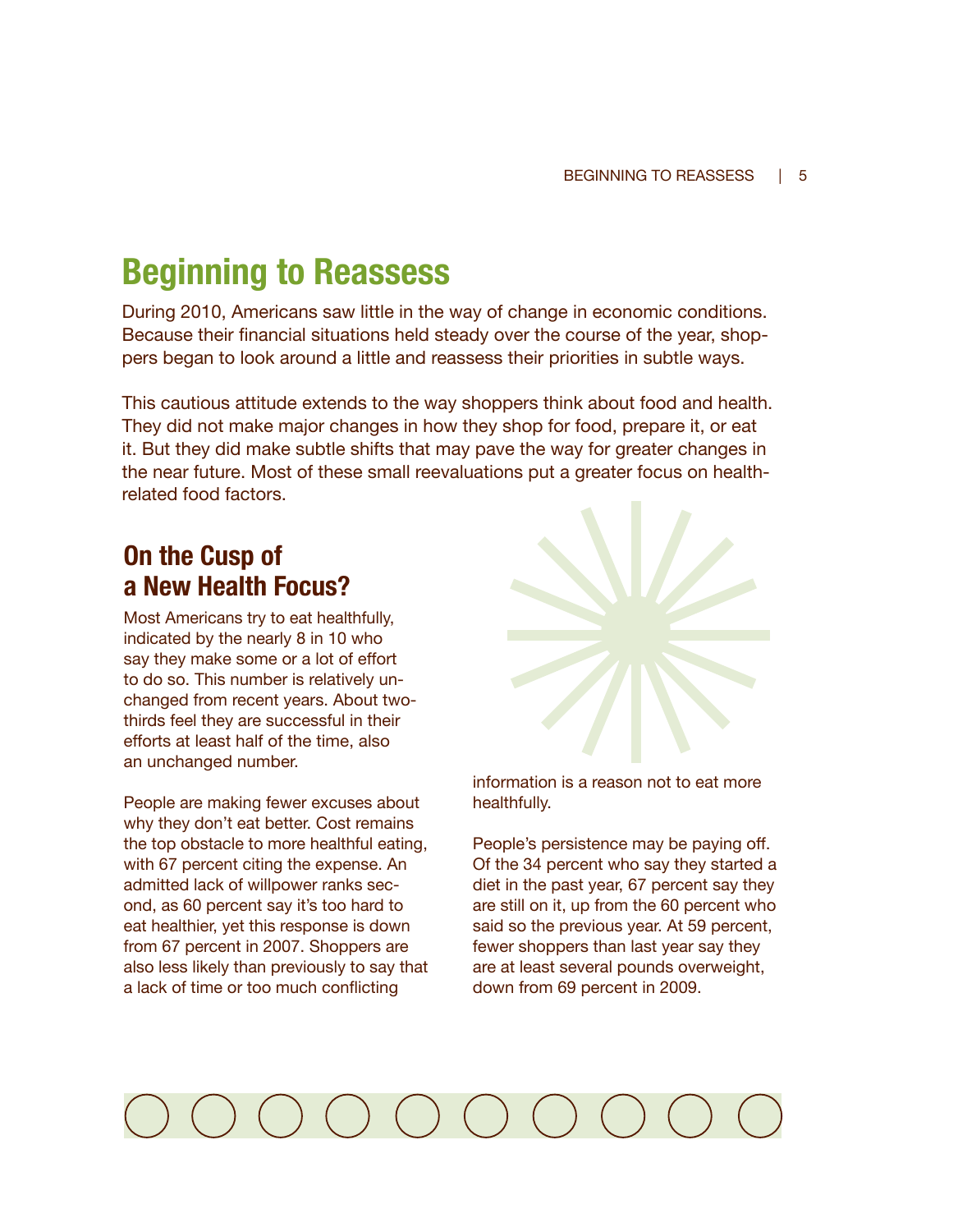## **TRYING SOMETHING NEW AND HEALTHY: THE "SUPERFOOD" TREND**

Overall, 54 percent of shoppers say they have tried healthier recipes in the past year. Chicken is still the top ingredient in the new healthy recipes at 72 percent, but pasta/rice dishes now rank second at 57 percent, up 11 points from 2009. The interest in pasta/rice dishes could

be attributed to more experimenting with whole grains. About half of shoppers have tried healthy recipes for salads, soups, or side dishes.

The perception of healthy ingredients plays into purchase choices. About half of all shoppers have bought cranberry juice, dark chocolate, or almonds in the past year, and may have been influenced

| <b>GENERATIONS MAKE DIFFERENT "SUPERFOOD" PURCHASES</b> |              |              |              |                |                |  |
|---------------------------------------------------------|--------------|--------------|--------------|----------------|----------------|--|
| % who bought an item in the past 12 months              |              |              |              |                |                |  |
|                                                         | <b>Total</b> | <b>Gen Y</b> | <b>Gen X</b> | <b>Boomers</b> | <b>Matures</b> |  |
| <b>Cranberry juice</b>                                  | 49%          | 44%          | 53%          | 47%            | 51%            |  |
| Dark chocolate                                          | 48%          | 42%          | 48%          | 50%            | 49%            |  |
| <b>Almonds</b>                                          | 47%          | 32%          | 51%          | 52%            | 44%            |  |
| Green tea                                               | 43%          | 38%          | 40%          | 45%            | 46%            |  |
| Sea salt                                                | 39%          | 32%          | 37%          | 43%            | 38%            |  |
| <b>Walnuts</b>                                          | 35%          | <b>28%</b>   | <b>32%</b>   | 35%            | 42%            |  |
| <b>Dried fruit</b>                                      | 34%          | 40%          | 37%          | 30%            | 35%            |  |
| Pomegranate juice                                       | 25%          | 25%          | 27%          | 26%            | 20%            |  |
| <b>Black tea</b>                                        | 24%          | 23%          | 28%          | 22%            | 23%            |  |
| <b>Greek yogurt</b>                                     | 21%          | 19%          | <b>28%</b>   | 19%            | 15%            |  |
| <b>Sorbet</b>                                           | 15%          | 20%          | 22%          | 12%            | 8%             |  |
| <b>Dried plums</b>                                      | 13%          | 8%           | 13%          | 14%            | 17%            |  |
| <b>Quinoa</b>                                           | 9%           | 11%          | 13%          | 8%             | 5%             |  |
| <b>Tofu</b>                                             | 8%           | 13%          | 12%          | 7%             | 6%             |  |
| Acai juice                                              | 8%           | 15%          | 10%          | 6%             | 4%             |  |
| <b>Coconut water</b>                                    | 5%           | 8%           | 9%           | 4%             | 1%             |  |

 $( ) ( ) ( )$  $($   $)$   $($   $)$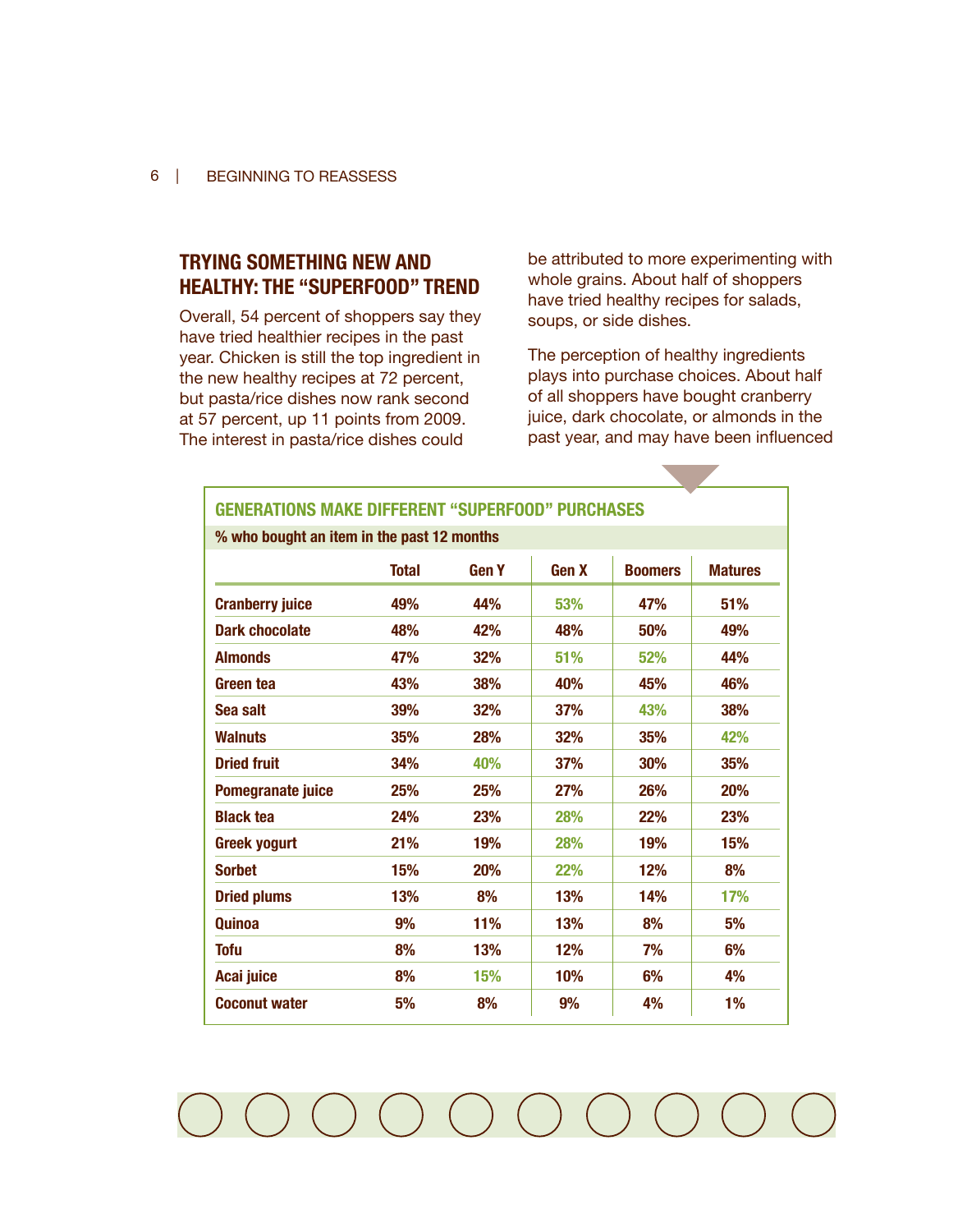by marketing campaigns touting the health benefits of "superfoods" that contain large quantities of specific nutrients. Notable minorities of shoppers have also bought green tea, sea salt, walnuts, dried fruit, and pomegranate juice.

Shoppers in high-income households are more likely to have bought almonds, walnuts, sea salt, Greek yogurt, and sorbet. These products may have an upscale image.

Overall, older Baby Boomers and Matures are more likely to have bought any of these foods. More than 90 percent have purchased at least one of the 16 listed items. But Gen Xers are most likely to have bought cranberry juice, black tea, Greek yogurt, and quinoa. While Gen Y members typically bought dried fruit and acai juice,

they were least likely to have made a number of purchases including dark chocolate, almonds, sea salt, and dried plums (aka prunes).

Furthermore, couples with children are more likely than other households to have purchased these foods, especially dried fruit and almonds. These are often ingredients in trail mix and other convenient, energy-packed snacks for families on the go.

## **MORE WHOLE GRAIN BREAD**

Whole grain has taken hold of the bread category with 56 percent of shoppers buying or switching to whole wheat or whole grain breads, and another 24

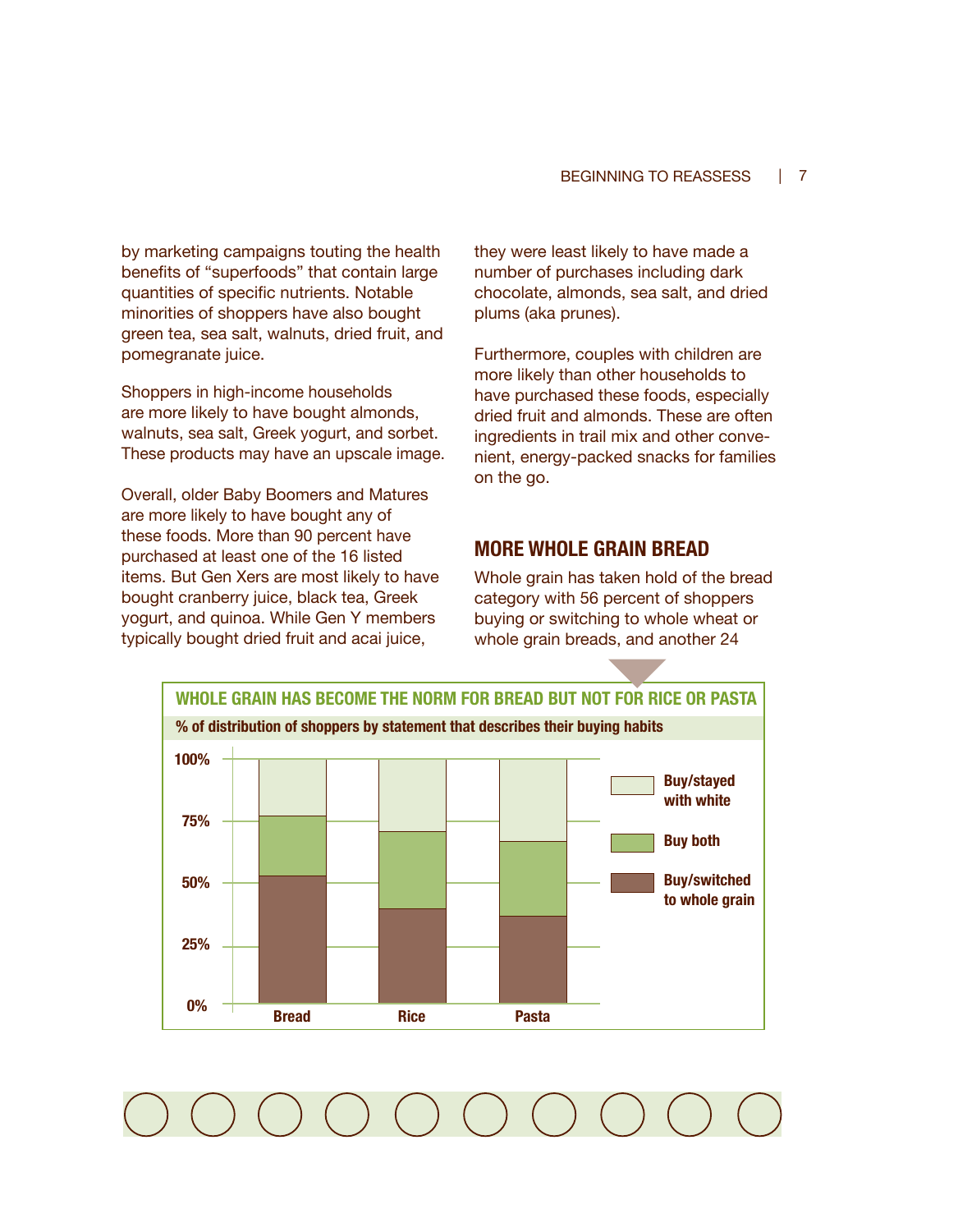### 8 | BEGINNING TO REASSESS

percent saying they buy a combination of these and other breads. Whole wheat bread now outsells white bread. For rice and pasta, purchases are lower, but about 6 in 10 shoppers say they buy only whole wheat or whole grain pasta or a combination of these and other versions. Shoppers are moving forward with whole grain pasta and rice, *although not at the same levels as they have with bread.*

Men are more likely than women to say they buy/stay with white bread or other "traditional" versions of rice and pasta, while Gen Xers are most likely to say they buy a combination. Most Gen Xers are in their active parenting years, and more than the other groups they may have to accommodate varied tastes within the family.

## **TAKING ANOTHER LOOK AT LABELS**

Shoppers who say they are buying foods like whole grain breads are probably reading labels to ensure they are getting the ingredients they want.

Most shoppers generally read food labels, but that share has dropped the last few years, from 71 percent in 2007 and 2008 to 67 percent in 2009, and 64 percent in 2010. This could mean that people feel they know enough about the products they regularly buy that they do not need to read those labels. Another possible explanation is that there is less media discussion about trans fats, saturated fats, and calories than there was 2 years ago.

## **PAYING MORE ATTENTION TO HEALTHY INGREDIENTS**

| % of shoppers who say ingredients<br>are of concern when they<br>read product labels (based | 2010 | <b>Change</b><br>from<br>2009 |
|---------------------------------------------------------------------------------------------|------|-------------------------------|
| on those who read them)                                                                     |      |                               |
| <b>Fiber content</b>                                                                        | 44%  | $+4$                          |
| <b>Preservatives</b>                                                                        | 39%  | +4                            |
| <b>Whole grain content</b>                                                                  | 36%  | +4                            |
| <b>Protein content</b>                                                                      | 27%  | $+4$                          |
| <b>Vitamin/mineral content</b>                                                              | 27%  | $+3$                          |
| <b>Antioxidant claims</b>                                                                   | 16%  | $+3$                          |
| <b>Serving size</b>                                                                         | 41%  | $+2$                          |
| <b>Number of carbohydrates</b>                                                              | 40%  | $+2$                          |
| <b>Probiotic/prebiotic</b>                                                                  | 9%   | $+2$                          |
| Salt/sodium content                                                                         | 67%  | $+1$                          |
| Gluten                                                                                      | 8%   | $+1$                          |
| <b>Fat content</b>                                                                          | 66%  | n                             |
| <b>Cholesterol content</b>                                                                  | 41%  | U                             |
| <b>Chemical additives</b>                                                                   | 40%  | 0                             |
| <b>Potential allergens</b>                                                                  | 12%  | O                             |
| <b>Glycemic index</b>                                                                       | 9%   | $-1$                          |
| <b>Number of calories</b>                                                                   | 56%  | $-4$                          |
| <b>Saturated fat content</b>                                                                | 52%  | -4                            |
| <b>Trans fat content</b>                                                                    | 52%  | $-5$                          |
| <b>Sugar/artificial sweeteners</b>                                                          | 59%  | -6                            |
| <b>High fructose corn syrup</b>                                                             | 49%  | NА                            |
| <b>Corn syrup</b>                                                                           | 32%  | NА                            |
| Omega-3s                                                                                    | 23%  | <b>NA</b>                     |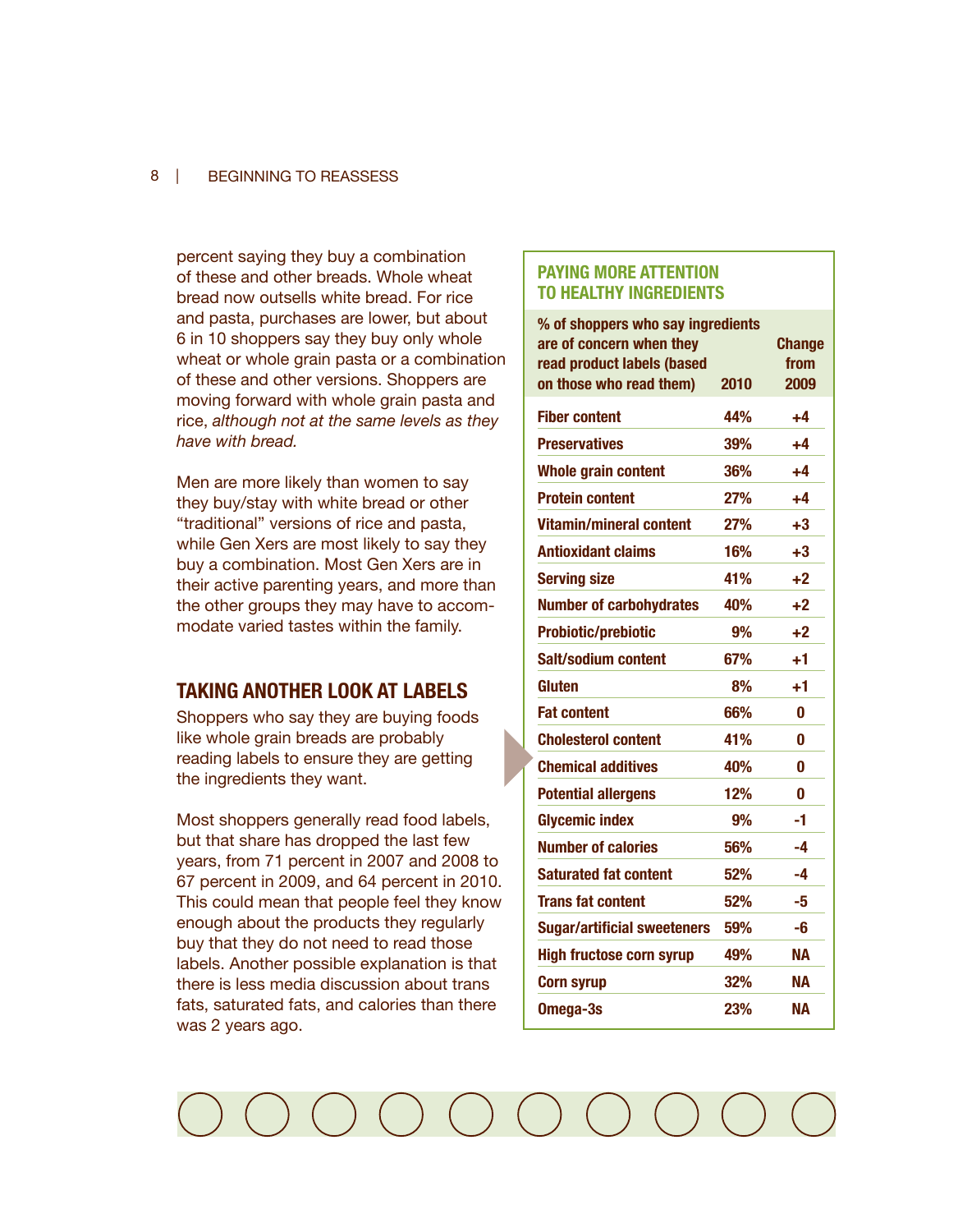The types of things people look for on labels changes from year to year. In the past year, attention has shifted slightly from the unhealthy side of things (trans and saturated fats, sugar/sweeteners, calories) to the healthy side (fiber, whole grains, vitamins/ minerals, and protein). In other words, people seem to be more proactively looking for the healthful ingredients.

Women are more likely than men to be concerned about the content listings on labels, particularly "traditional" items such as sugar, sodium, and fat. Men are more focused than women on vitamin/mineral content, antioxidant claims, and gluten.

Older Baby Boomers and Matures are the most likely to read labels. However, Gen Y adults focus more than others on vitamin/ mineral and protein content, perhaps because of their interest in physical fitness and the types of ingredients that play a vital role in exercise regimens. Gen X parents keep an eye on the presence of corn syrup as they try to manage their kids' cravings for sweets and processed foods.

## **61 PERCENT OF SHOPPERS THINK THAT PLACING LABELS ON THE FRONT OF PACKAGES WOULD BE AN IMPROVEMENT OVER THE USUAL BACK OR SIDE LOCATION.**

One way to refocus shopper attention on food labels is to put them front and center. About 1 in 5 shoppers, 22 percent, say they have seen nutrition labels on the front of food packages. Whether or not they have seen such labels, 61 percent think that placing labels on the front of packages would be an improvement over the usual back or side location.

Even though they say they are not reading labels as much, shoppers are increasingly buying foods of a certain type. Over half say they have been buying more whole grain products in the past year, for example, at 55 percent, up 6 points from 2009. There has also been an increase in the purchase of products labeled low sodium (42 percent, up 8 points), allnatural or 100% natural (28 percent, up 6), low fat (41 percent, up 4), and lower/ less/zero calories (28 percent, up 4). Just 18 percent of shoppers say they are not buying products with more of the ingredients listed.

## **MARKETING IMPLICATION:**

**Shoppers exhibit an awareness of ingredients that belies the drop in reported label reading in general. Shoppers are looking beyond simply avoiding ingredients and trying to understand the benefit of nutrients. We can envision a new era of people paying more attention to "what's in my food." However, this will encompass the traditional attitude of "what's not in my food," like calories, salt, and fat.**

**Food marketers should heed this as a call to continue enhancing labels as a guide to healthy choices.**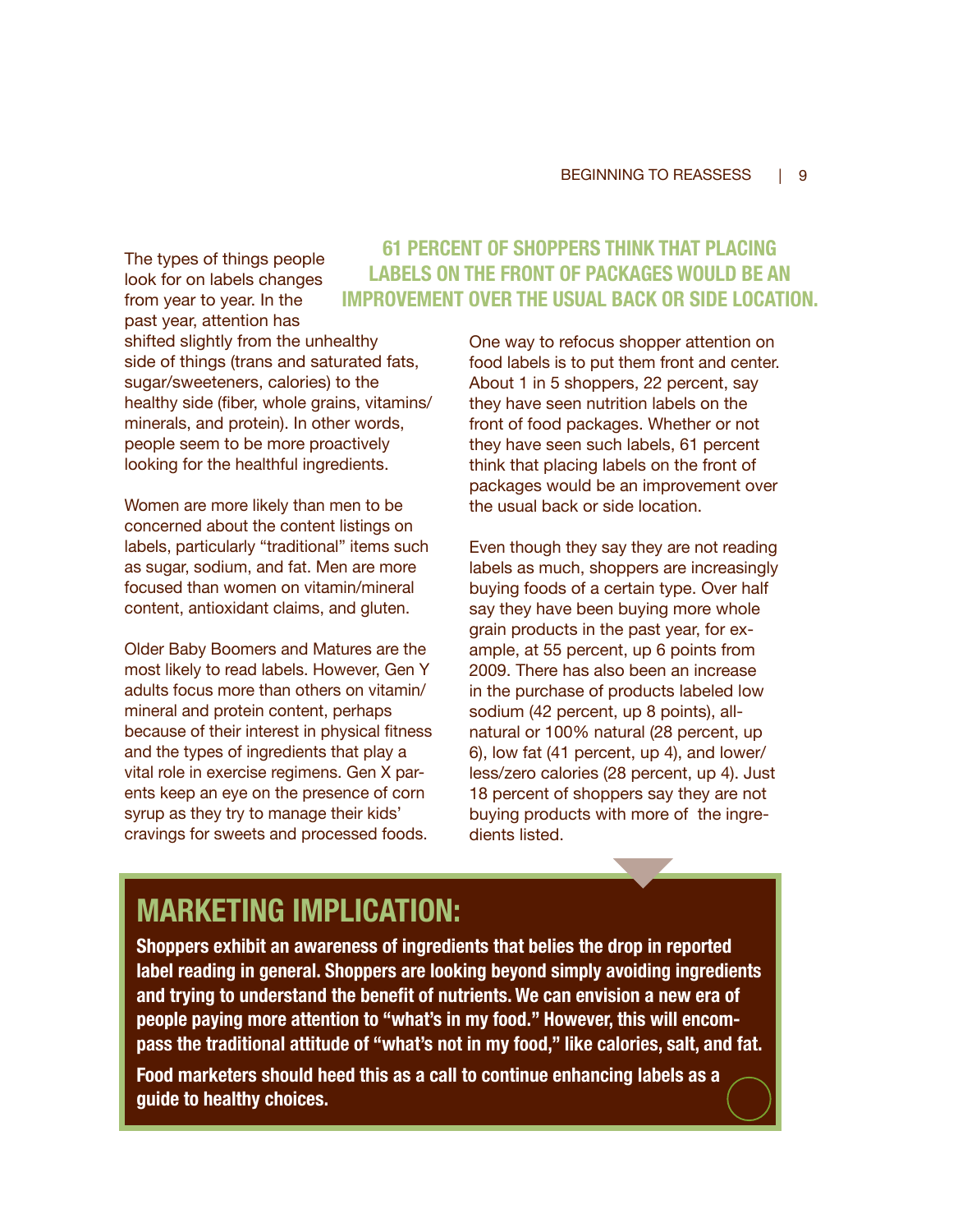## **Food Shopping Trends**

General food shopping patterns have not changed in the past year. Traditional supermarkets remain the outlet of choice for 83 percent of shoppers. Discount stores come in a distant second place, at 62 percent. Fewer than half of shoppers say they do their grocery shopping at other store types, ranging from 38 percent at warehouse clubs to 10 percent at convenience stores.

Supermarkets still get the most consumer traffic, and 71 percent of shoppers visit them at least weekly. Nearly half, 46 percent, shop at convenience stores this often, followed by local gourmet stores, which at 44 percent is up 6 points from 2009 and 14 points from 2008. These specialty shops now surpass discount stores in weekly visits. In addition, shoppers patronize a greater variety of retail outlets for their supplemental shopping trips than they did a few years ago.



## **YIELDING TO IMPULSE?**

Although economic conditions did not deteriorate in 2010, they did not improve much either, especially in the key area of employment levels. In the context of this lingering malaise, 63 percent of shoppers buy only what they need. On the other hand, 51 percent will yield to impulse if something is on sale. Baby Boomers are the most likely to report this kind of impulse buying, at 55 percent. They are also least likely to say they buy only what they need.

In addition, shoppers are more likely than in 2009 to say they have made various

purchases at the checkout counter for items such as candy, gum, and mints. These tend to be impulse buys.

Other popular shopping tactics that offer money-saving benefits include switching from national brands to store brands, avoiding premium brands, and buying less prepared food. Coupon use is up somewhat from a year ago—45 percent of shoppers say they use them often or all of the time, up from 37 percent in 2009.

A couple of shopping behaviors have a potential impact on health. For example,

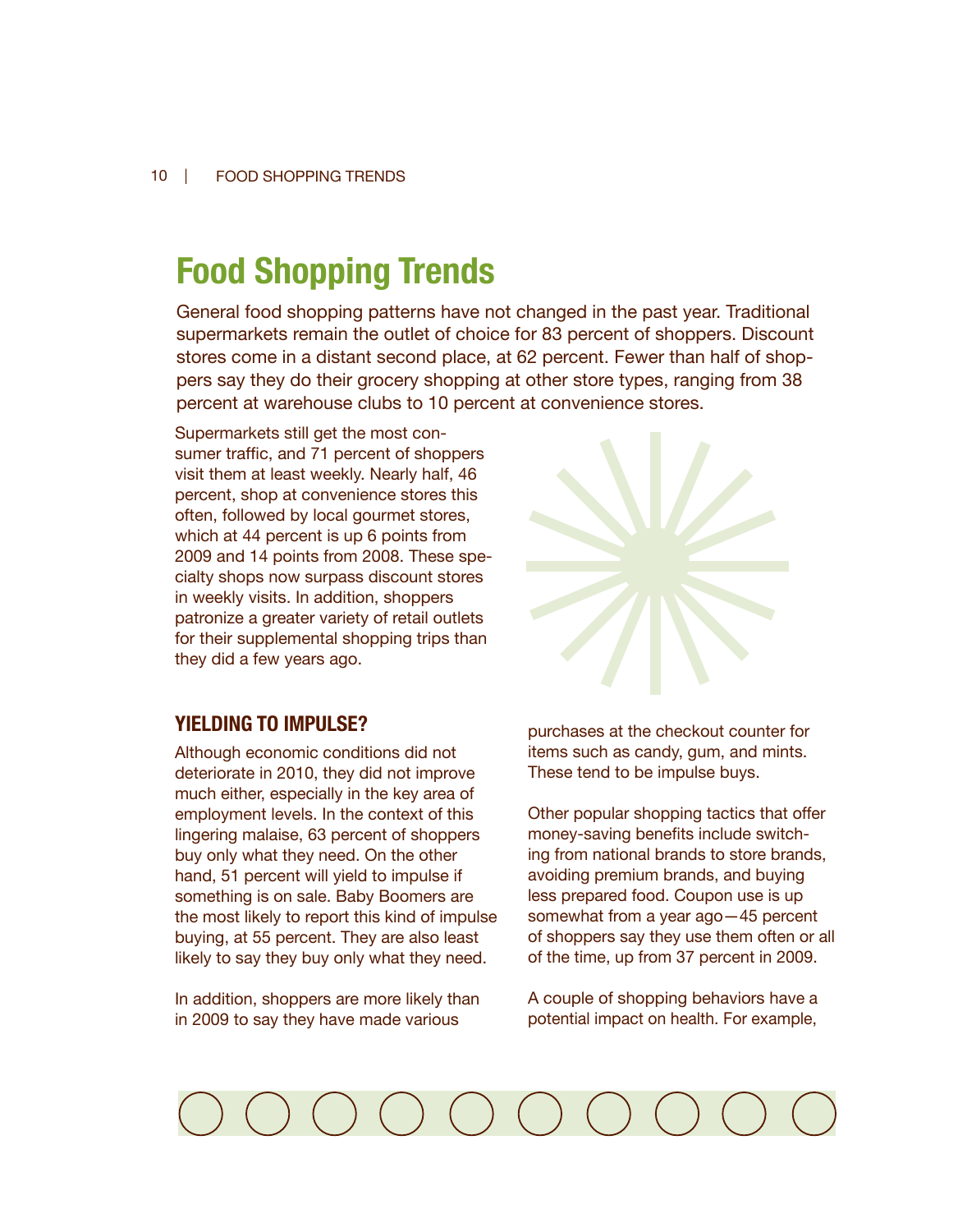

30 percent of shoppers report switching from fresh foods to canned or frozen products. Although canned or frozen versions are available in healthier options than they used to be, many still contain preservatives, salt, and other potentially unhealthful ingredients. In addition, 18 percent of shoppers say they are buying less in the way of organic and/or local foods.

Shopping behaviors are partly, but not entirely, related to income levels. Higher-income shoppers are just as likely as others to use certain strategies, including buying only what they need, buying sale items not on their shopping list, and buying less prepared or organic/ local foods. Higher-income shoppers are also just as likely to use coupons. They are, however, less likely than average to buy store brands, canned or frozen instead of fresh foods, and less-expensive cuts of meat.

## **MARKETING IMPLICATION:**

**Shoppers get weary of sticking to the shopping list, but they continue to be thrifty. Retailers can help them satisfy their impulsive urges by offering sales or other promotions on healthy food products that also fulfill their desire to do the right thing in terms of buying smart and healthy. Shoppers may also be ready to see some new and fresh meal options in the marketplace.**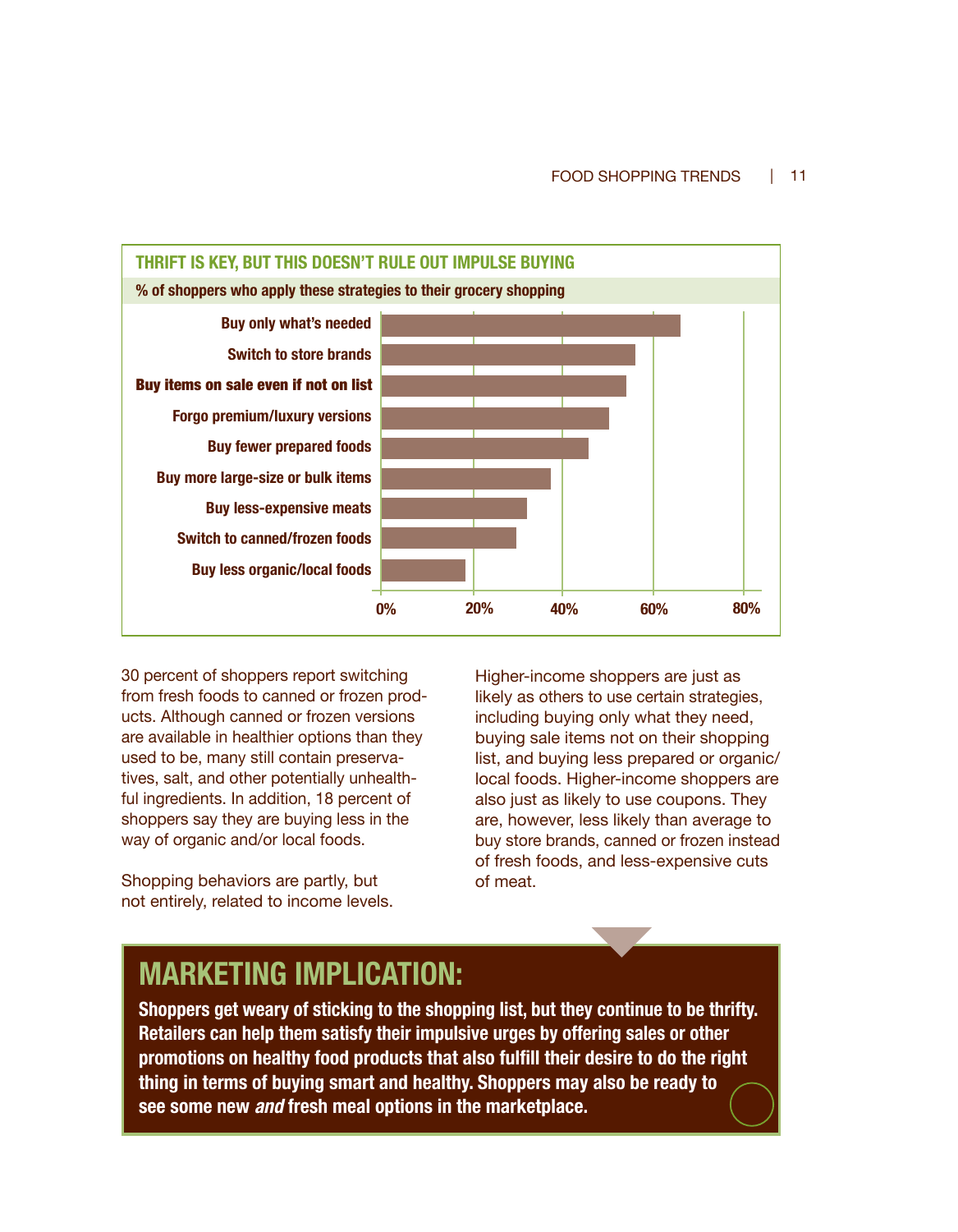## **Healthy Eating**

Shoppers can take many routes to healthy eating, from how they shop and prepare food to how they eat. Substantial numbers make an effort in each of these areas. Nearly half, 44 percent, use a list most of the time when shopping for healthy food. Slightly more than half, 54 percent, have tried a new healthy recipe in the past year.

Half of shoppers say they don't monitor their calorie intake on a daily basis but do make an effort not to consume too many calories at a time. About half say they are trying to eat fewer calories than they did 2 years ago, and the same number say they are paying the same amount of attention to calorie intake. Just 6 percent say they are paying less attention.

Shoppers also report changes in foodpreparation methods that suggest a shift toward healthier meals. Majorities say they are doing the same amount of steaming (62 percent), slow cooking (59 percent), microwaving (55 percent), grilling (54 percent), baking (54 percent), and cooking from scratch (54 percent). Yet about onethird say they are doing even more cooking from scratch, and about 1 in 4 are doing more baking, grilling, and slow cooking. In contrast, large numbers say they are frying less (53 percent) and bringing home prepared foods less often (44 percent).

Large numbers of shoppers say that a host of health-related factors drive their food purchases. Between 58 and 73 percent of shoppers say they consider issues ranging



from building bone density to managing or improving heart health.

It's likely that marketing campaigns have increased public awareness of foods that affect these areas of health. For example, Activia yogurt commercials, featuring spokesperson Jamie Lee Curtis, may have raised awareness of digestive health. Whatever the cause, 66 percent of shoppers say a health issue contributes to some food purchases.

Women shoppers, in particular, frequently cite concern about two health

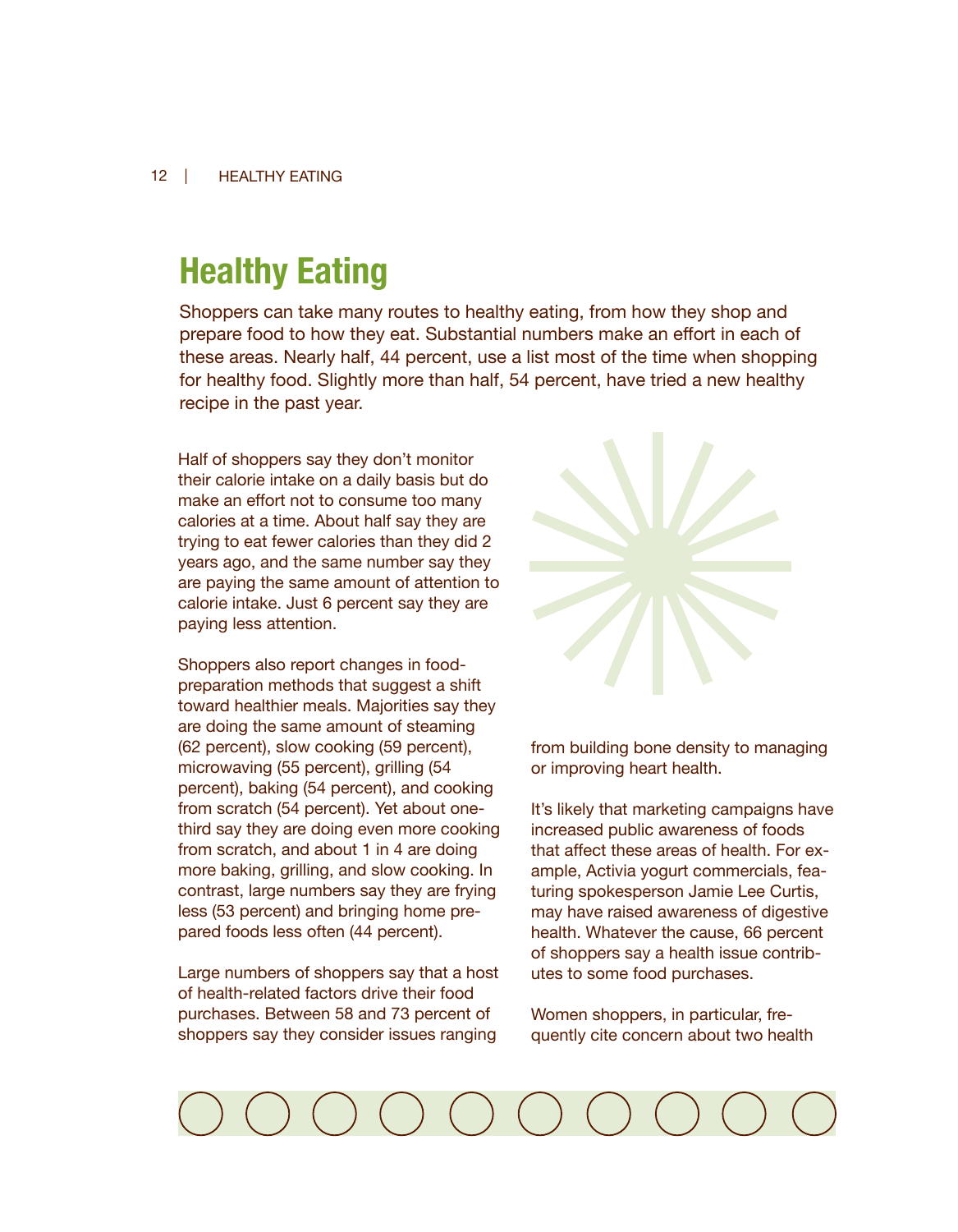

issues: empty calories (75 percent versus 64 percent of total shoppers) and bone density (67 percent versus 58 percent).

This may be in part because women are more likely to be weight conscious and aware of their risk of osteoporosis. Women are also more inclined than average to mention the need to avoid

processed foods, perhaps because they are the family-health gatekeepers.

Men, while less interested in healthrelated food benefits, are nearly average when it comes to the issues of increasing heart health, boosting immunity, and preventing cancer, probably because these health concerns are equal for both men and women. More than half of men also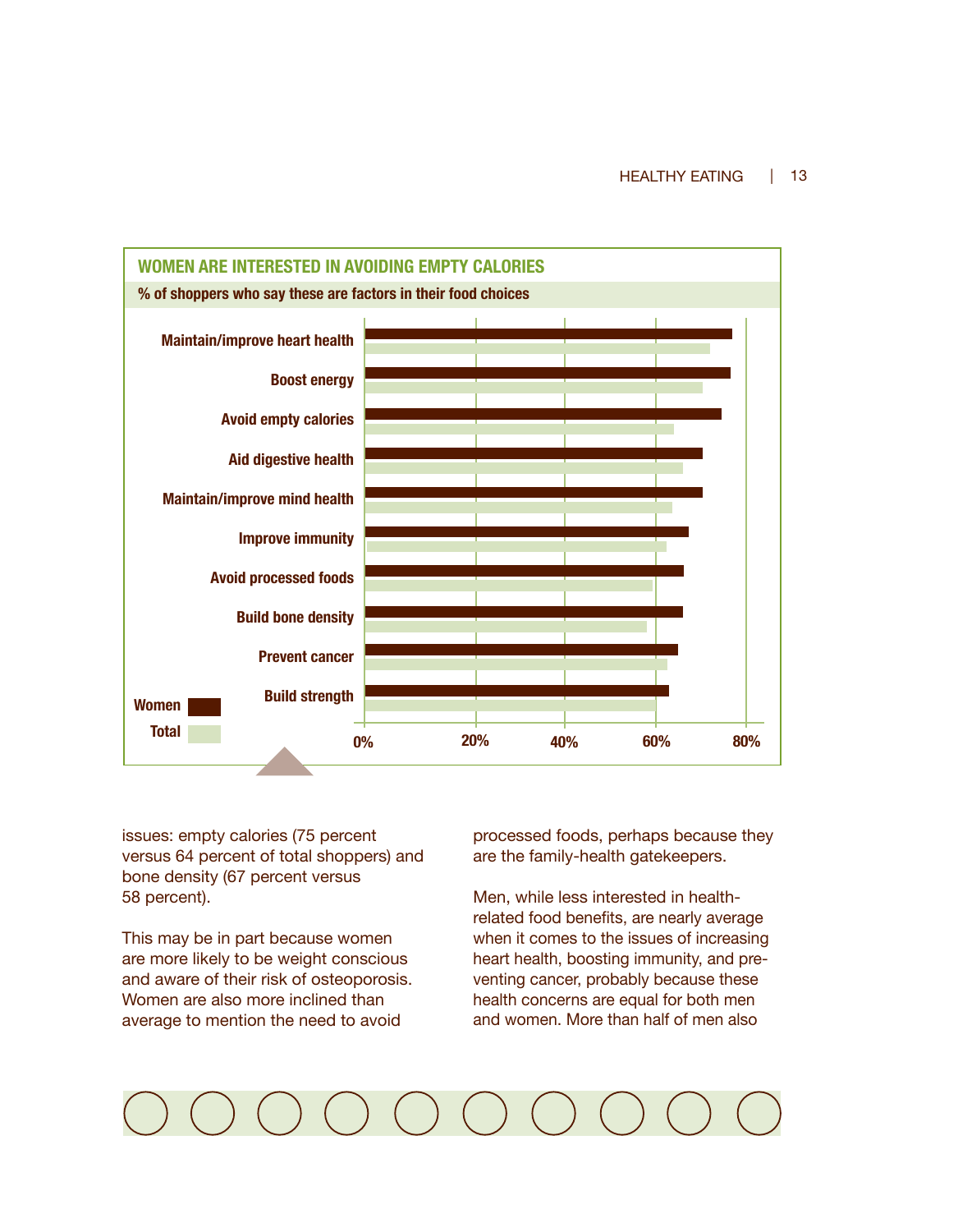### 14 | HEALTHY EATING

cite digestive health, mind health, and physical strength as important factors in food purchases.

Fewer shoppers say that these health considerations matter in their beverage purchases compared with food purchases, but the numbers exceed 50 percent in almost all cases. Interestingly, lower-income shoppers are more likely than average to cite a number of factors as important in beverage purchases but not in food purchases.

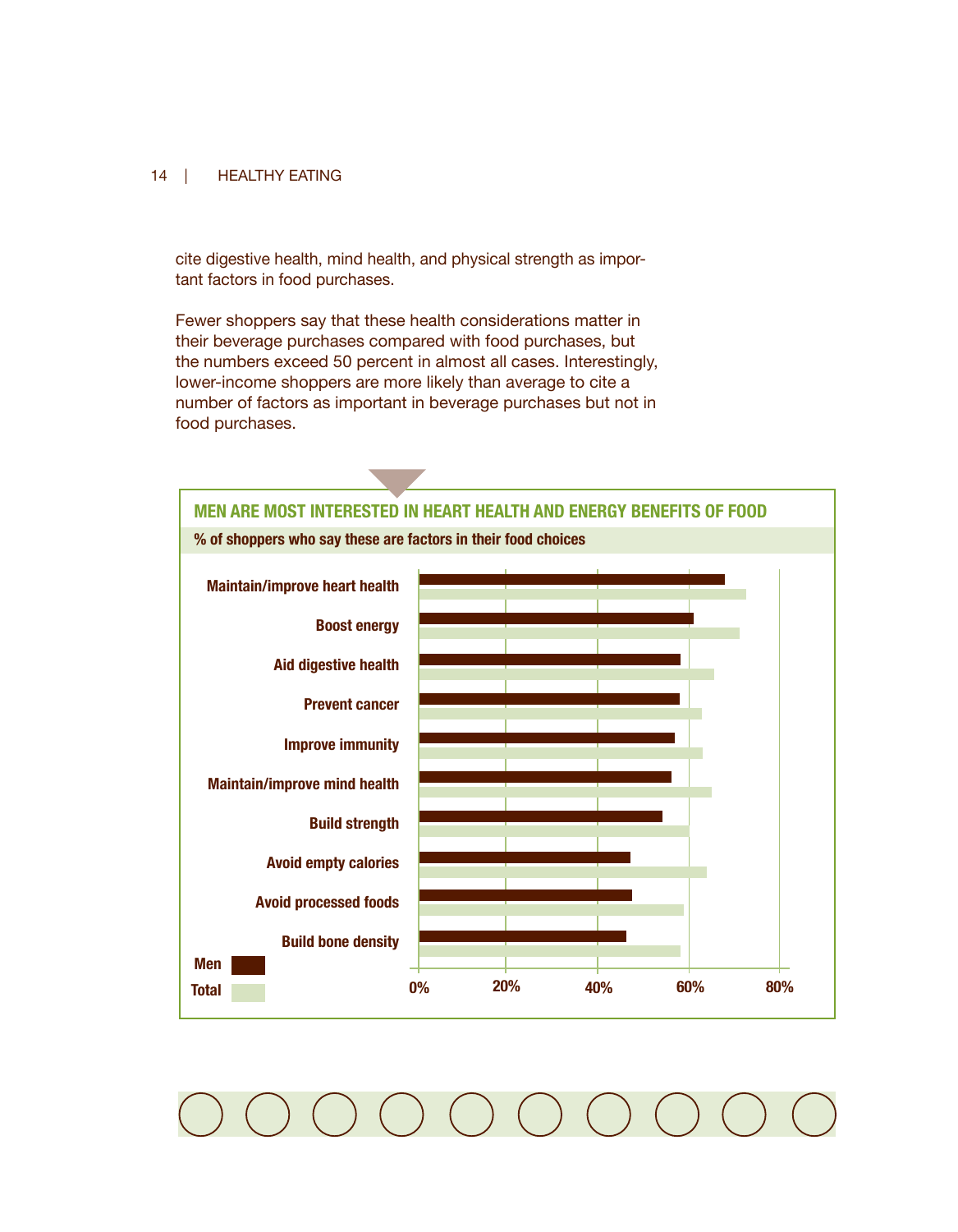## **SWITCHING VERSUS CUTTING BACK**

There are two key ways people can alter their food purchasing habits to be more healthful. For one, they can buy a different version of a product, or they can stop buying a product all together. There are some signs that shoppers are increasingly choosing to reduce or cut out certain foods rather than try alternative products. This is particularly evident for soft drinks and cookies.

Between 2008 and 2010, shoppers were more likely to say they would stop drinking soft drinks in the pursuit of a healthier diet and less likely to say they would simply reduce the amount. They were more likely to say they would either cut down on or cut out cookies and less likely to say they would switch to 100-calorie packs. This latter decline may point to the failure of prepackaged portion control as a healthy diet tactic. Shoppers may find it easier to control their own portions or avoid temptation altogether.

For some food categories, switching products is more popular. About half of shoppers say that if they wanted to eat healthier when it comes to salad dressing, soup, yogurt, and crackers, they would buy a healthier alternative of the same product, substitute with a different product, or switch to a 100-calorie pack when applicable.

### **A MOVE TOWARD REMOVING TEMPTATION**

**% of shoppers who would make changes to eat healthier**

|                               | 2008 | 2010 | +/-   |
|-------------------------------|------|------|-------|
| <b>SOFT DRINKS</b>            |      |      |       |
| <b>Drink less</b>             | 29%  | 20%  | -9    |
| Cut out                       | 12%  | 23%  | $+11$ |
| <b>Pick healthier version</b> | 22%  | 20%  | $+2$  |
| Substitute                    | 5%   | 7%   | $+2$  |
| <b>Nothing</b>                | 28%  | 26%  | $-2$  |
| <b>COOKIES</b>                |      |      |       |
| Eat less                      | 17%  | 22%  | $+5$  |
| Cut out                       | 8%   | 20%  | $+12$ |
| <b>Pick healthier version</b> | 21%  | 18%  | -3    |
| <b>Switch to snack pack</b>   | 23%  | 12%  | -11   |
| <b>Substitute</b>             | 7%   | 5%   | $-2$  |
| <b>Nothing</b>                | 24%  | 24%  | N     |

Shoppers are more likely to say they would either reduce their consumption of the product or cut it out of their diet altogether when it comes to cookies, soft drinks, and bacon.

The plurality of shoppers are unwilling to change their eating behavior at all when it comes to eggs, orange/fruit/tomato juice, or cheese, and they have mixed feelings about ice cream and maple syrup.

# $\begin{pmatrix} 1 & 1 \\ 0 & 0 \end{pmatrix} \begin{pmatrix} 1 & 1 \\ 0 & 1 \end{pmatrix}$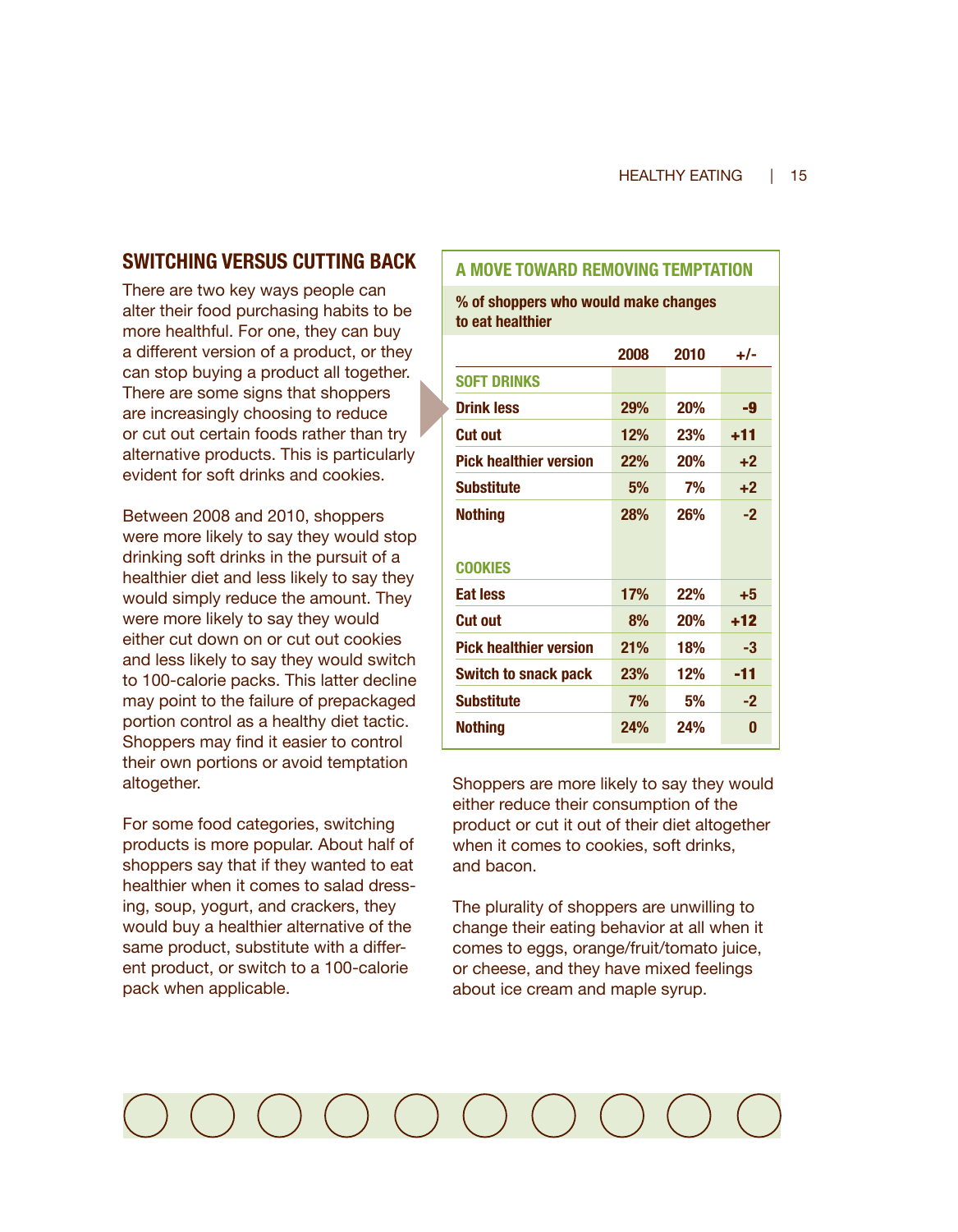### 16 | HEALTHY EATING

Men are less likely than women to be willing to make any of these changes. But they are also less likely to say they make an effort to eat healthy or to feel they are successful at it when they try, which suggests they are at least being honest with themselves about their intentions.

## **MIXED FEELINGS ON HOW TO EAT HEALTHIER**

**% of shoppers who would make changes to eat healthier**

|                          | <b>Switch</b><br>products* | <b>Change</b><br>consumption** | <b>Neither</b> |
|--------------------------|----------------------------|--------------------------------|----------------|
| <b>Salad dressing</b>    | 50%                        | 25%                            | <b>26%</b>     |
| <b>Canned/boxed soup</b> | 49%                        | 22%                            | <b>28%</b>     |
| <b>Yogurt</b>            | 46%                        | <b>20%</b>                     | 34%            |
| <b>Crackers</b>          | 45%                        | 27%                            | <b>27%</b>     |
| <b>Cookies</b>           | 35%                        | 42%                            | 24%            |
| Ice cream                | 35%                        | 38%                            | <b>27%</b>     |
| <b>Maple syrup</b>       | 35%                        | 35%                            | <b>32%</b>     |
| <b>Soft drinks</b>       | <b>32%</b>                 | 43%                            | 26%            |
| <b>Cheese</b>            | 32%                        | 27%                            | 40%            |
| <b>Other juice</b>       | 30%                        | 28%                            | 41%            |
| <b>Bacon</b>             | 29%                        | 38%                            | 33%            |
| <b>Orange juice</b>      | 28%                        | 27%                            | 46%            |
| Eggs                     | 24%                        | 24%                            | 51%            |

 **\*** Net of switch to healthier alternative/substitute with different product/ switch to 100-calorie pack

\*\* Net of eat or drink less of that food/cut out altogether

## **MARKETING IMPLICATION:**

**Shoppers may choose to reduce their consumption of foods if they don't feel healthy alternatives are available or satisfactory. Understanding these shopper tactics can help you maximize sales as shoppers turn to healthier products. Although adding healthy products offsets cutting out some unhealthy ones, it's important that your store offer enough healthy alternatives to keep you on the positive side of this ledger. The key for every retailer is to capitalize on the "swapping" and "switching" tactics.**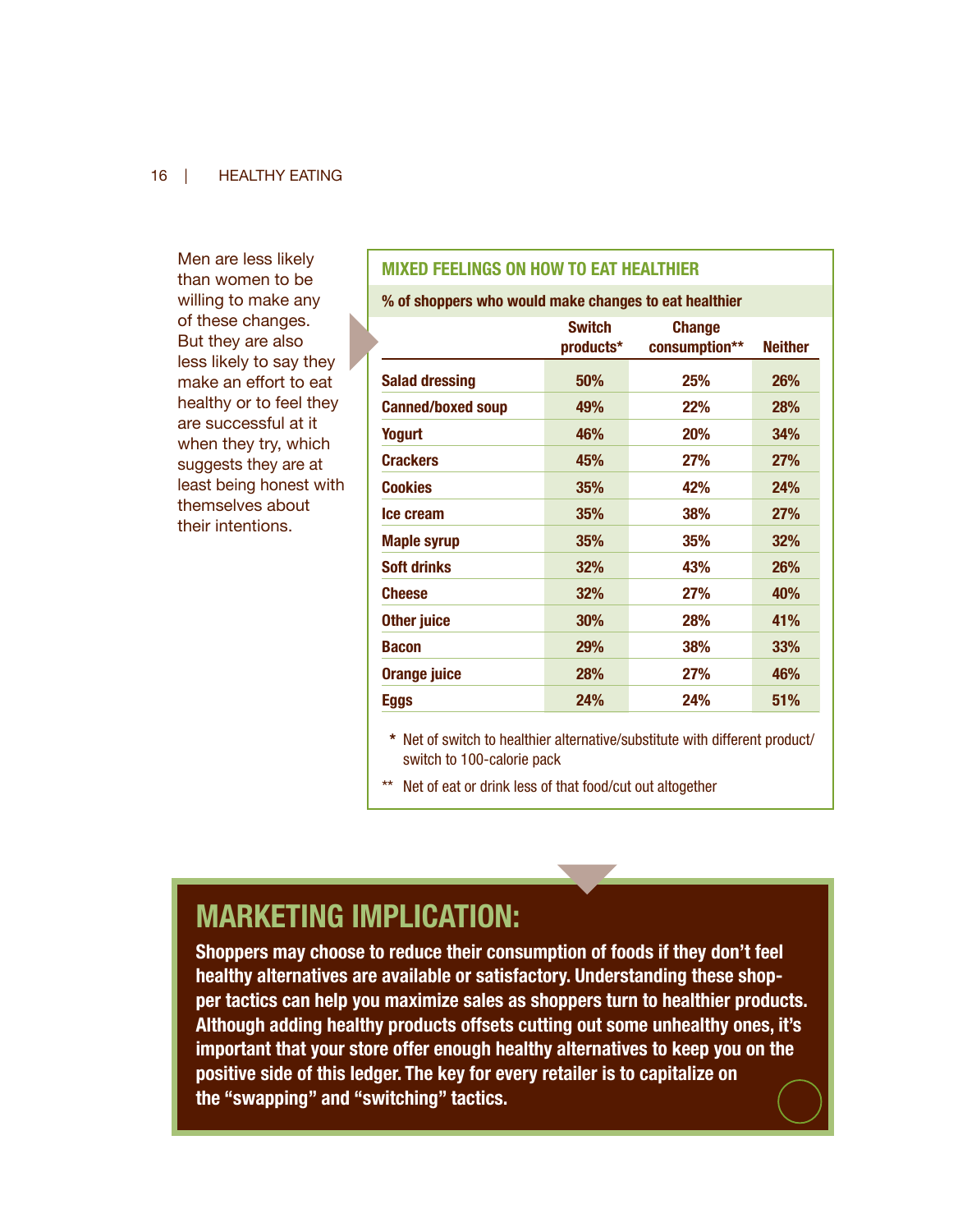## **(RE)BUILDING THE KNOWLEDGE BASE**

For shoppers to make deliberately healthy food purchases, they need to understand what they are buying. But knowledge is not a stable state. This is partly because people who do not make use of what they have learned tend to forget it, as anyone knows who has not kept up the math or language skills they acquired in school. Knowledge can also be compromised by new information, especially when that information contradicts or otherwise confuses what people thought they already knew.

For example, more shoppers than in 2009 say they are "not sure" whether particular fats are good or bad. Nearly half feel this way about monounsaturated and polyunsaturated fats. Three in 4 still say saturated and trans fats are bad, however, and 79 percent think omega-3 fats are good. Shoppers also purport to be less aware of the terms "genetically modified," "bioengineered," and "irradiated" as they relate to food. It's possible that these terms have been out of the public mainstream for a while and have lost familiarity.

## **SOURCES, SERVICE, AND TECHNOLOGY THAT AID— AND SPEED—HEALTHY SHOPPING**

For the third year in a row, shoppers turn to the same sources for inspiration and information about healthy cooking. The Internet still tops the list, at 42 percent (unchanged), followed by friends and family, at 38 percent (up a marginal 3 points),

> cookbooks (37 percent, up 1), and TV cooking shows (34 percent, up 2). Supermarket recipe suggestions and culinary magazines round out the other sources, at 13 and 12 percent respectively.

Different sources appeal to different types of shoppers. Although men are often considered the high-tech gender, women are much more likely to turn to the Internet for healthy meal ideas. Likewise, Gen X outpaces Gen Y in searching online for healthy ideas, while the younger group is more likely to turn to friends and family for help. Boomers are the biggest fans of cookbooks.

## **IN-STORE OPTIONS**

Across 11 types of health-related food services that manufacturers and retailers could offer, an average of 44 percent of shoppers say these food services would be "nice to

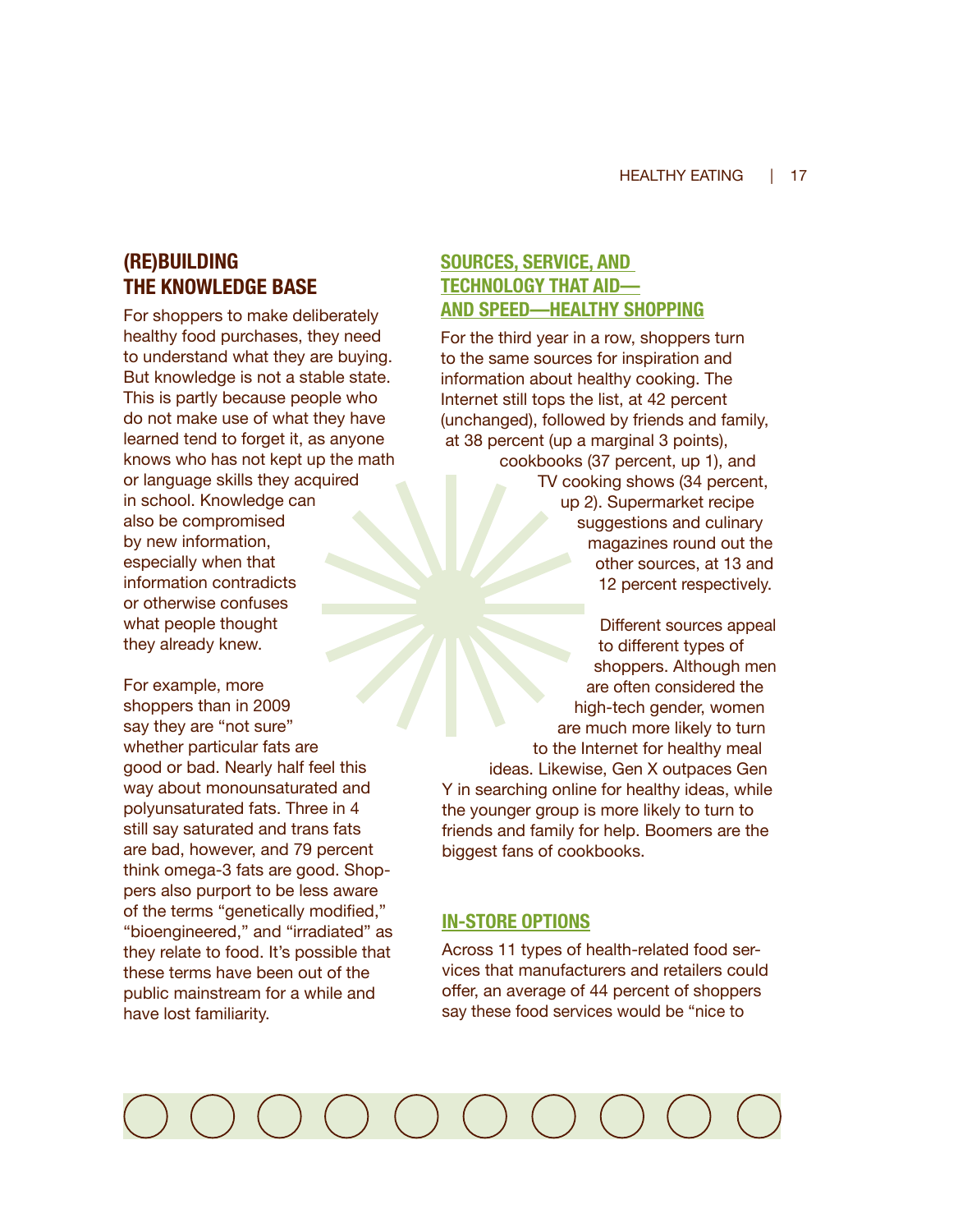### 18 | HEALTHY EATING



 $(\qquad)$  $($ e<br>Listo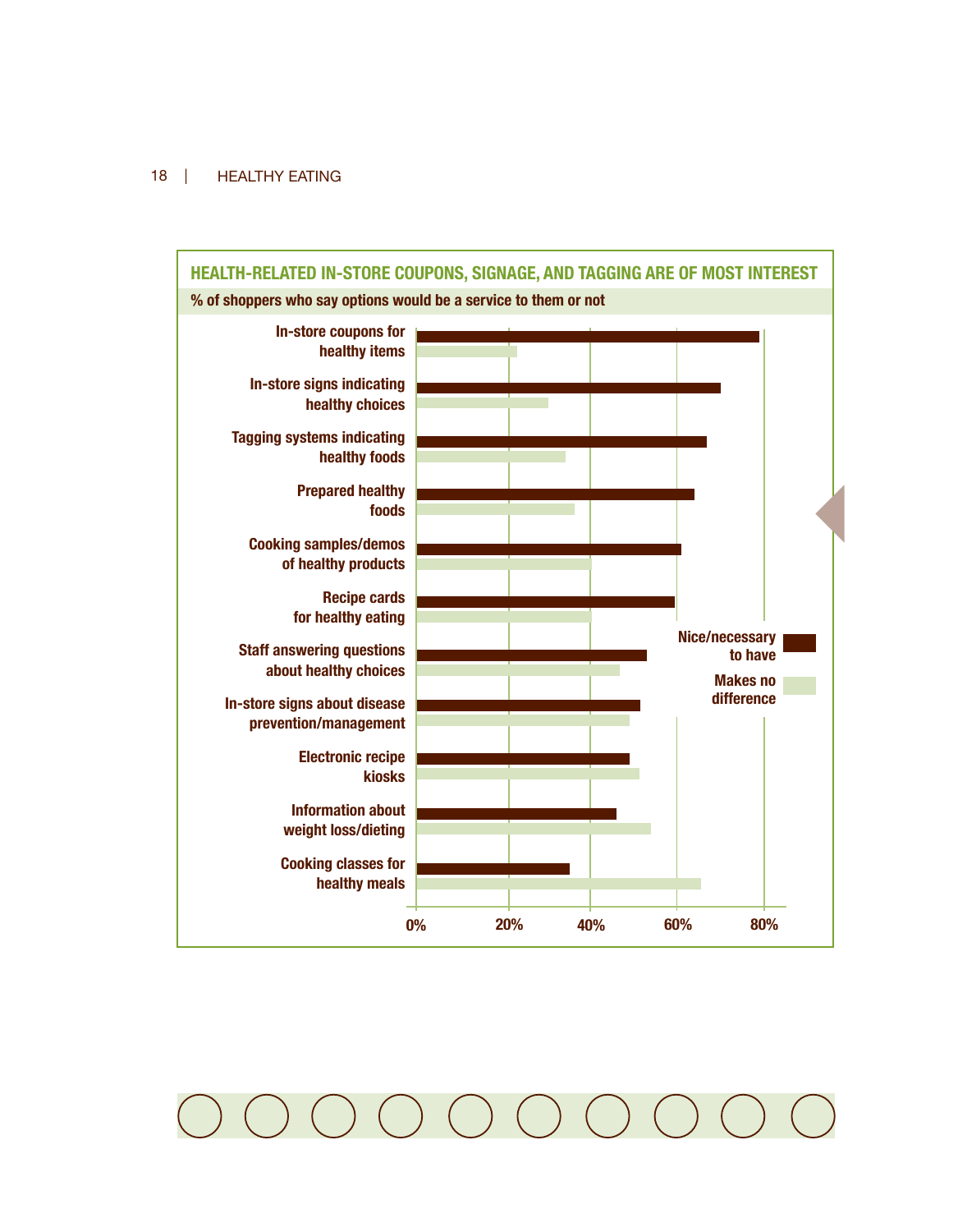## **SHOPPERS ARE MOST LIKELY TO FEEL THAT COUPONS, SIGNAGE, AND LABELS THAT DIRECT THEM TO HEALTHY PRODUCTS ARE "NICE TO HAVE."**

have" and 14 percent feel they are necessary, compared with 42 percent who feel they "make no difference."

Shoppers are most likely to feel that coupons, signage, and labels that direct them to healthy products are "nice to have." They are most neutral on the topic of cooking classes that teach how to prepare healthy meals, with 65 percent saying classes make no difference. This is also their response to information about dieting, in-store signage related to disease management, and to staff who can answer questions about healthy products. In other words, they are less interested in time-consuming human interactions and more interested in finding quick ways to make healthy food selections, and then moving on.

### **APPS AND SITES**

This attitude of seeking convenience extends to online or mobile apps that

help people shop and eat healthfully. Shoppers are more likely to feel neutral or more negative than positive about the type of apps that highlight weekly supermarket specials or help people choose healthy items as they shop. The same for diet-related apps or sites. The most appealing of these options is a website that helps people create grocery lists, cited by 34 percent.

The one type of online source that has gained ground in the past year is the online video showing cooking tips, with 24 percent of shoppers saying they have watched this type of video in the past year, up from 18 percent in 2009. This reinforces the idea that people are receptive to this kind of information if it is available at their convenience.

Another way to speed up grocery shopping is to do it online. Just 8 percent of shoppers say they have done this in the past year, but among those who haven't, 22 percent are interested in doing so.

# ) ( ) ( ) ( ) ( ) ( ) ( ) ( )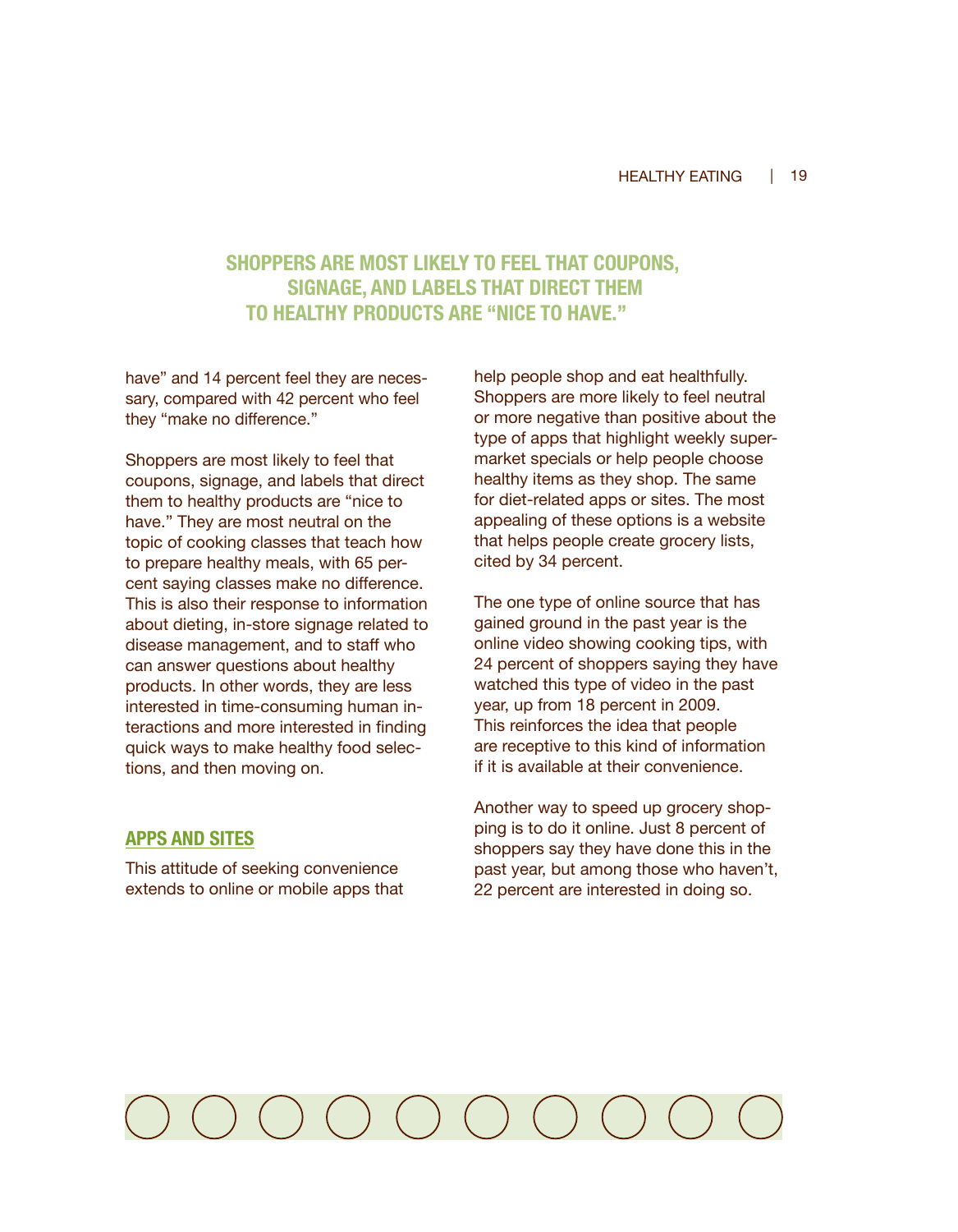## **Healthy Shopping: Timing Is Everything**

Healthy eating is on most shoppers' radar, but it is not ingrained yet for most. This means that people need to be continually reminded, prompted, and otherwise encouraged to shop, cook, and eat healthfully. If people aren't fully committed to healthful eating, they may be swayed by other factors, such as taste and convenience, when deciding on an evening meal.

Three in 4 shoppers say they make most of their food and beverage purchase decisions before they get to the store. Health plays a role in some of these decisions. Two-thirds of shoppers select groceries that, in part, will help them lose or maintain a healthy weight. About half are influenced by a desire to manage a specific health condition, reduce the risk of developing a medical condition, or follow a doctor's advice.

Most shoppers, at two-thirds, make their decisions about healthy food purchases before they get to the store. Nearly as many—61 percent—say the same about buying healthy beverages.

## **LAST-MINUTE MEAL DECISIONS = GAPS THAT NEED FILLING**

Although shoppers say they plan their food purchases before they get to the store, they do not plan their meals with the same foresight. Half of shoppers say they decide what to eat for dinner that

day, and another 1 in 4 decide within an hour before eating the meal. Beverage choices are made even closer to dinnertime—62 percent within the hour. Younger adults are even more spontaneous than average: One-third of Gen Y adults and Gen Xers say they make decisions about dinner within the hour that they eat it.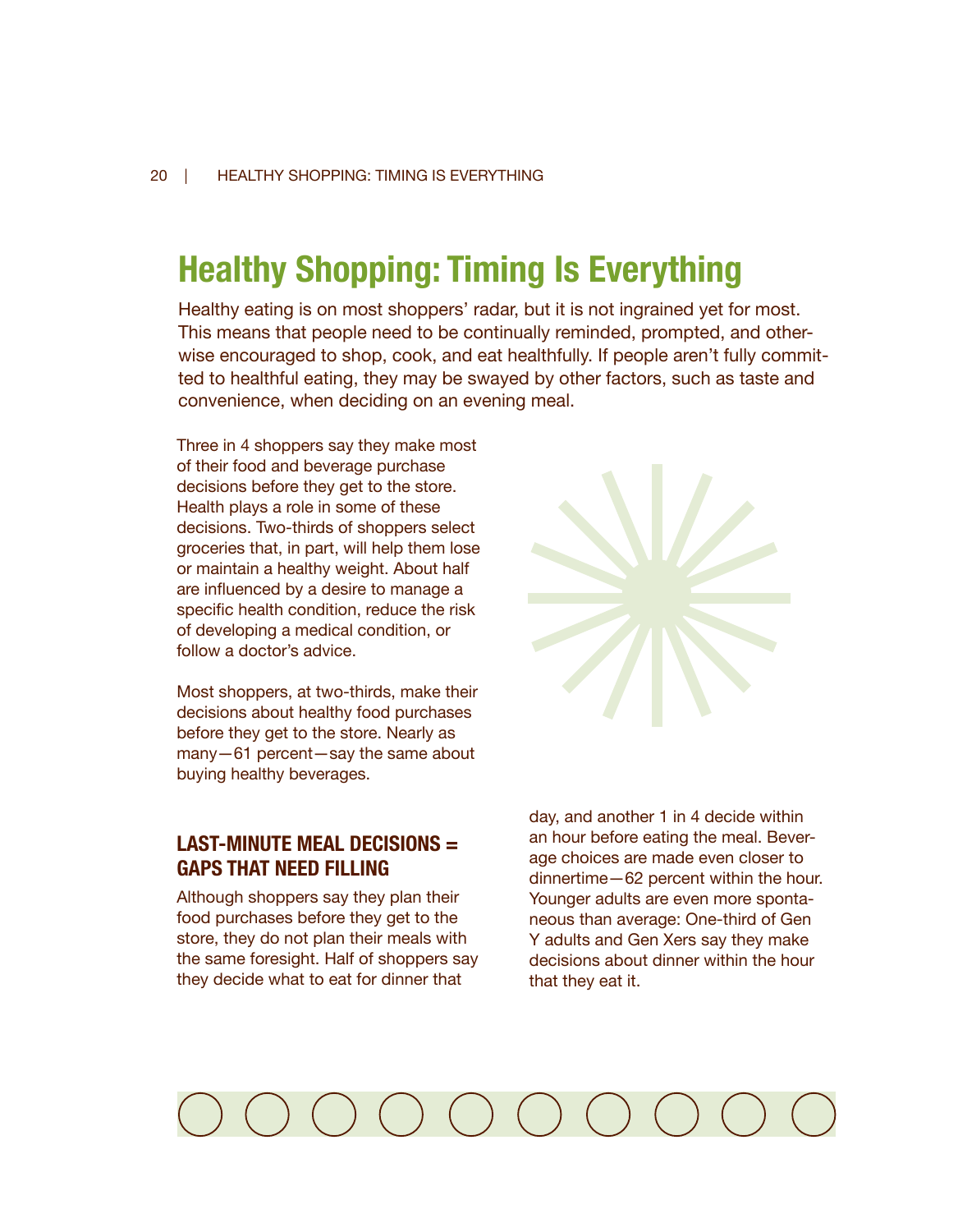

Another element of spontaneity occurs when people decide they will make dinner based on what they have in their pantry. Only a little more than half of shoppers cook most dinners at home with the ingredients they have on hand—53 percent say they do this at least 4 out of 5 weekdays. This means that almost half of shoppers need to make extra trips to the store to pick up frozen, fresh, prepared foods, or missing ingredients, or they get takeout from restaurants for dinner at least a few nights a week.

Again, Gen Xers' desire for spontaneity and need for speed help explain why 60 percent get restaurant takeout at least 1 out of 5 weekdays, compared with the 44 percent average.

Within this context of relative spontaneity, taste and speed—not health—are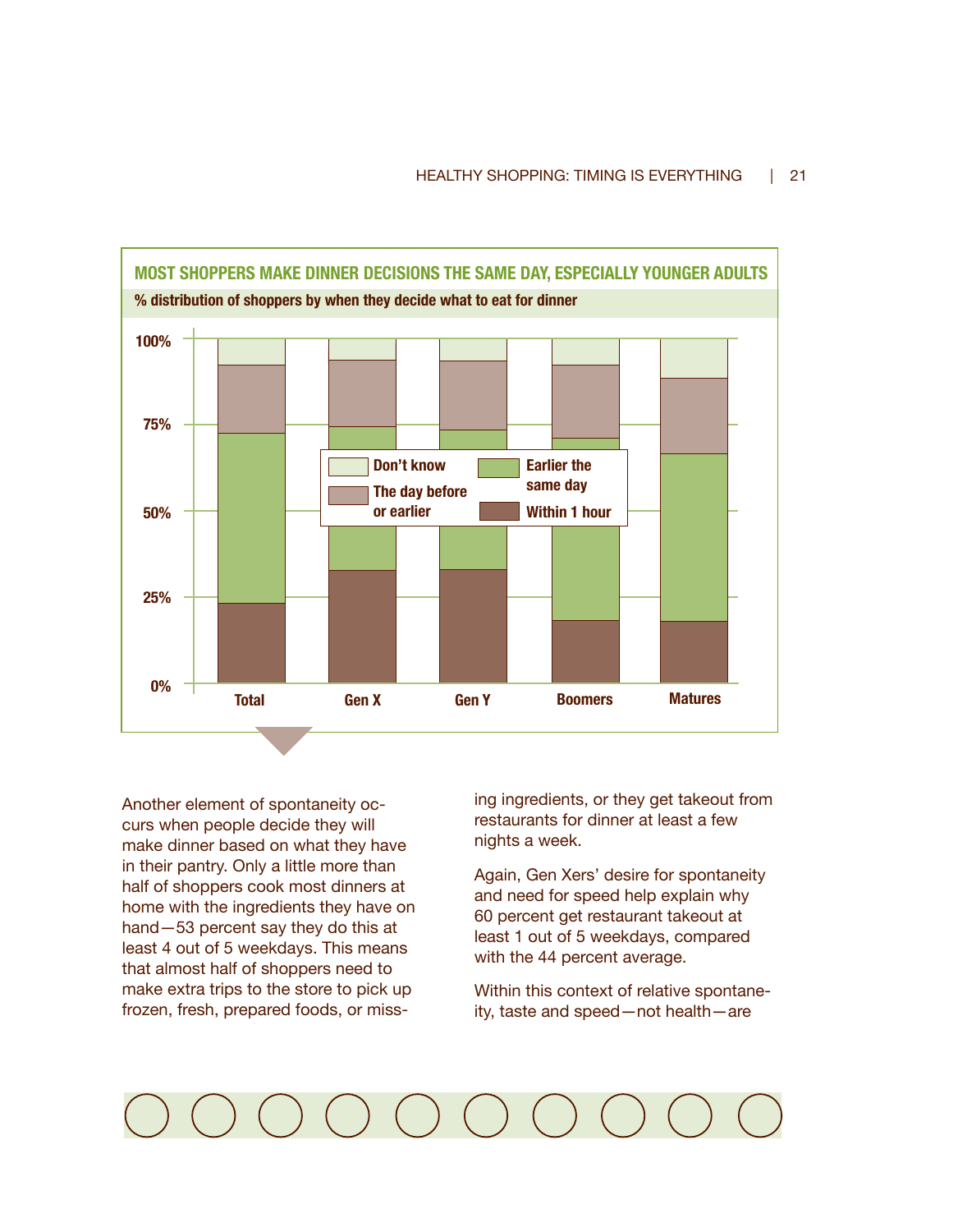## 22 | HEALTHY SHOPPING: TIMING IS EVERYTHING

the paramount factors in what people actually decide to have for dinner, cited by 73 percent and 60 percent, respectively. These top two considerations are followed by satisfying a craving for a specific food (52 percent), making a nutritious meal (47 percent), preparing something everyone would like (45 percent), and requiring little or no planning (42 percent). Just 11 percent mention the need to follow a specific type of diet.



### $\begin{pmatrix} 1 & 1 \\ 1 & 1 \end{pmatrix}$  $($  $\left($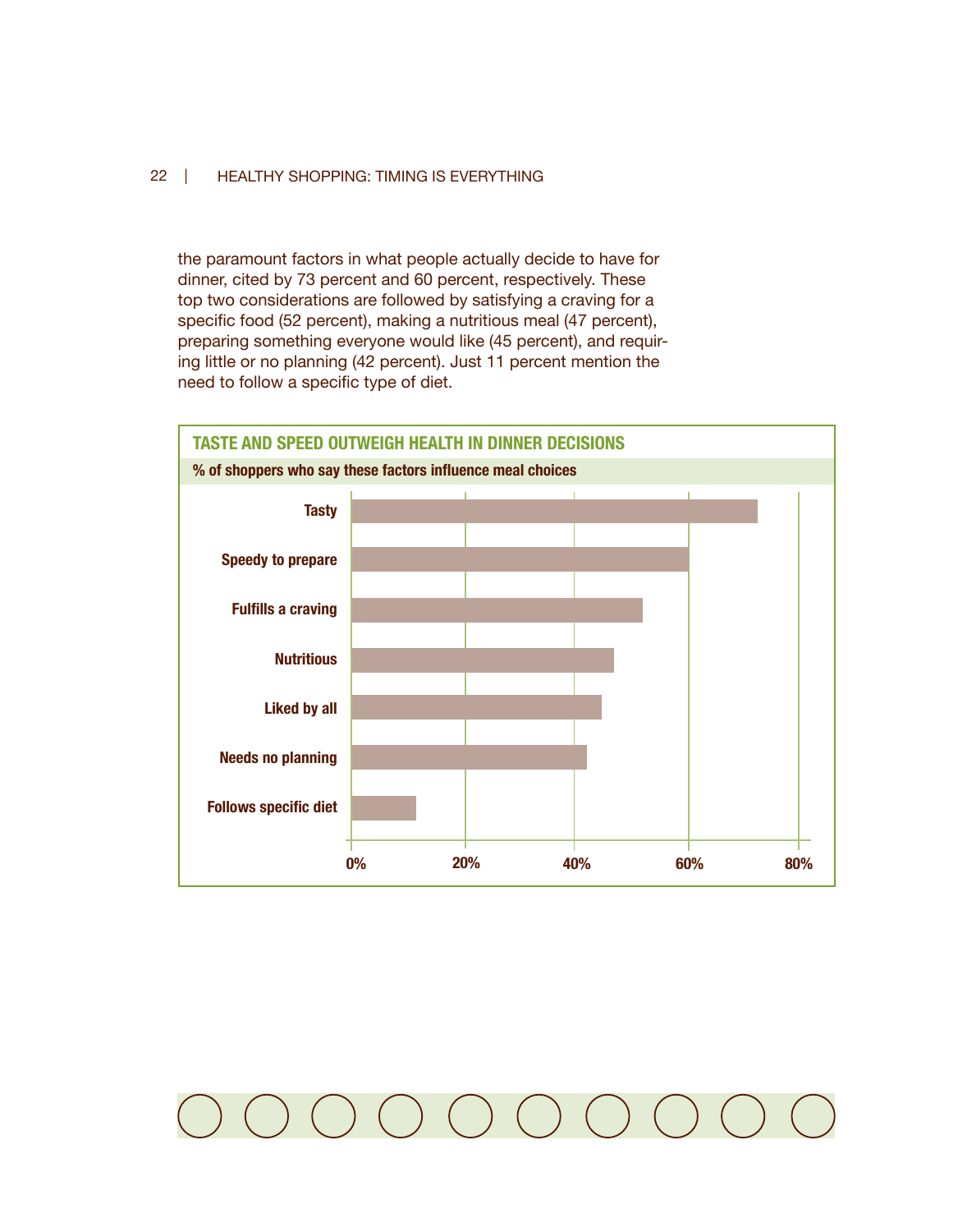

Aligned with their spontaneous decision-making, Gen Y and Gen X shoppers are most likely to say that "quick to prepare" influences what they make for dinner. Baby Boomers, on the other hand, are driven more by taste and cravings.

## **MARKETING IMPLICATION:**

**Shoppers may stock up on healthy food items with the best of intentions to use them, but when they are ready for a meal, taste and speed take precedence. This may mean that healthy products sit in the pantry or spoil as consumers reach for more convenient options. Retailers should make it a point to be in the dinnersolutions business. Try offering entire healthy, easy, and tasty dinner solutions at displays or kiosks in highly visible areas.**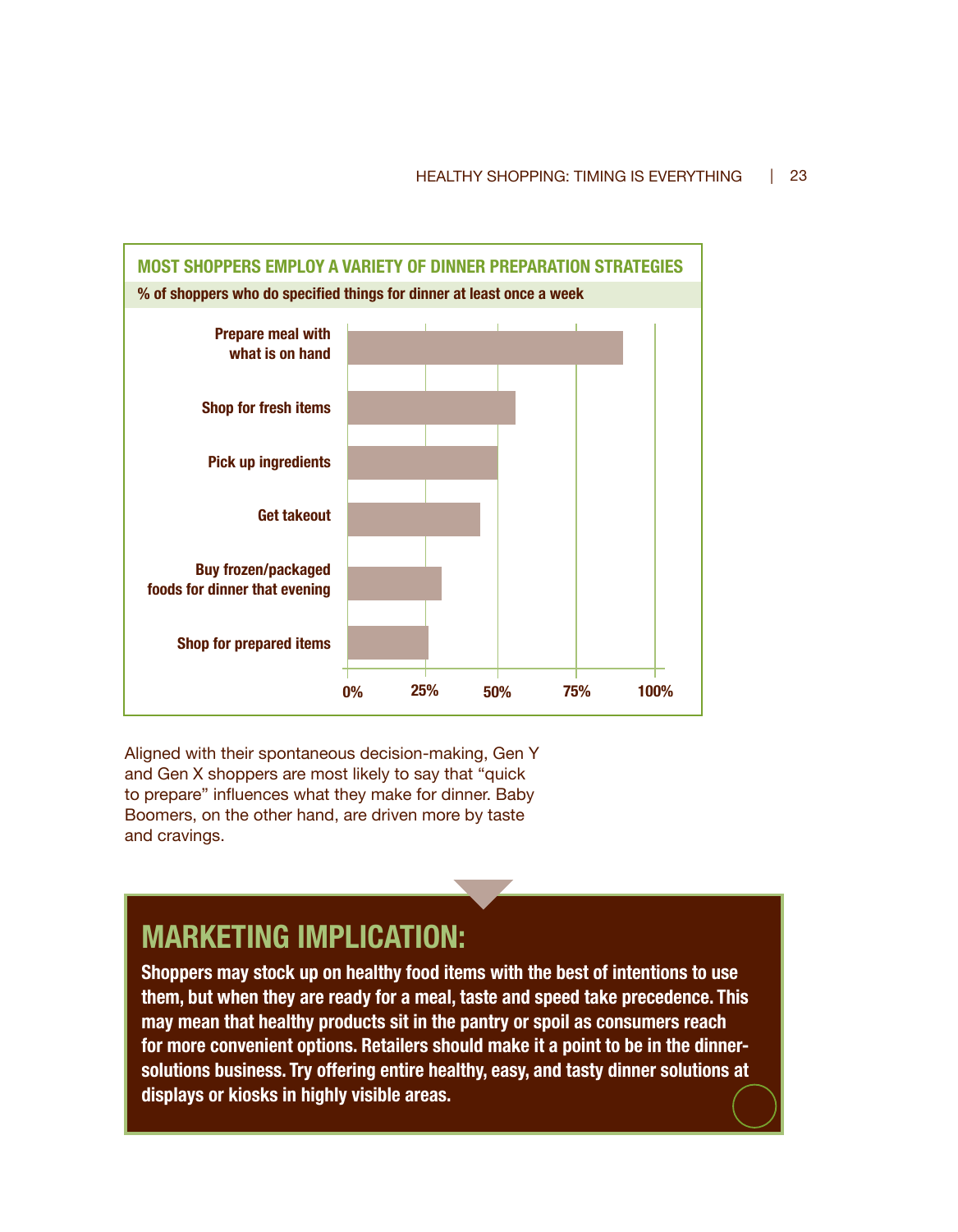## **REFOCUSING ON KIDS' HEALTH NEEDS**

Parents have regained some of the focus they had lost in 2009 on their children's health needs, maybe because they are less distracted by the economy. The number of parents who say they "always" purchase certain foods because they are nutritious for their children grew to 46 percent, up 11 points from 2009 and back to its 2007 level. Similarly, 47 percent say they do this "sometimes," leaving just 7 percent who do it "not very often" or "never."

Parents are also more likely than a year ago to say they "serve healthy options all the time" when it comes to breakfast, lunch, dinner, and even snacks—in every case meeting or exceeding 2008 levels. Dinner is the most consistently healthy meal, at 65 percent, followed by breakfast, at 59 percent. Lunch and snacks are tied at 47 percent.

More evidence that parents are focusing on healthy food for their children is the shift away from mere convenience

or taste. The number of parents who say they "almost always" buy food items for their children because they take less time to prepare has dropped to 20 percent from 27 percent in 2009. Even more striking, just 37 percent say they buy items their children like at this frequency, down from 50 percent in 2009.

At the same time, convenience is a "sometimes" purchase factor for 71 percent of parents, and only 9 percent say "less time to prepare" is rarely or never a consideration. In addition, 34 percent of parents say they "almost always" buy items that are easy for kids to take to school or in the car, up from 29 percent in 2009.

Parents are not immune to pleasing their children's palates. More than half, 56 percent, say they "sometimes" buy food items because their children like them. This is up from 42 percent in 2009, offsetting the drop in the "almost always" group. Again, a very small number of parents, just 7 percent, say they rarely or never accommodate their children's tastes.

## **MARKETING IMPLICATION:**

**Parents have a host of factors to juggle when deciding how to feed their children. Although health considerations appear to be in the ascendancy, convenience and taste remain very important. Some suggest that Gen X parents have a more traditional parenting style than Baby Boomers did, so their children may not be as involved in purchase decisions. This in turn means that marketing messages may need to be targeted directly to them rather than to the kids.**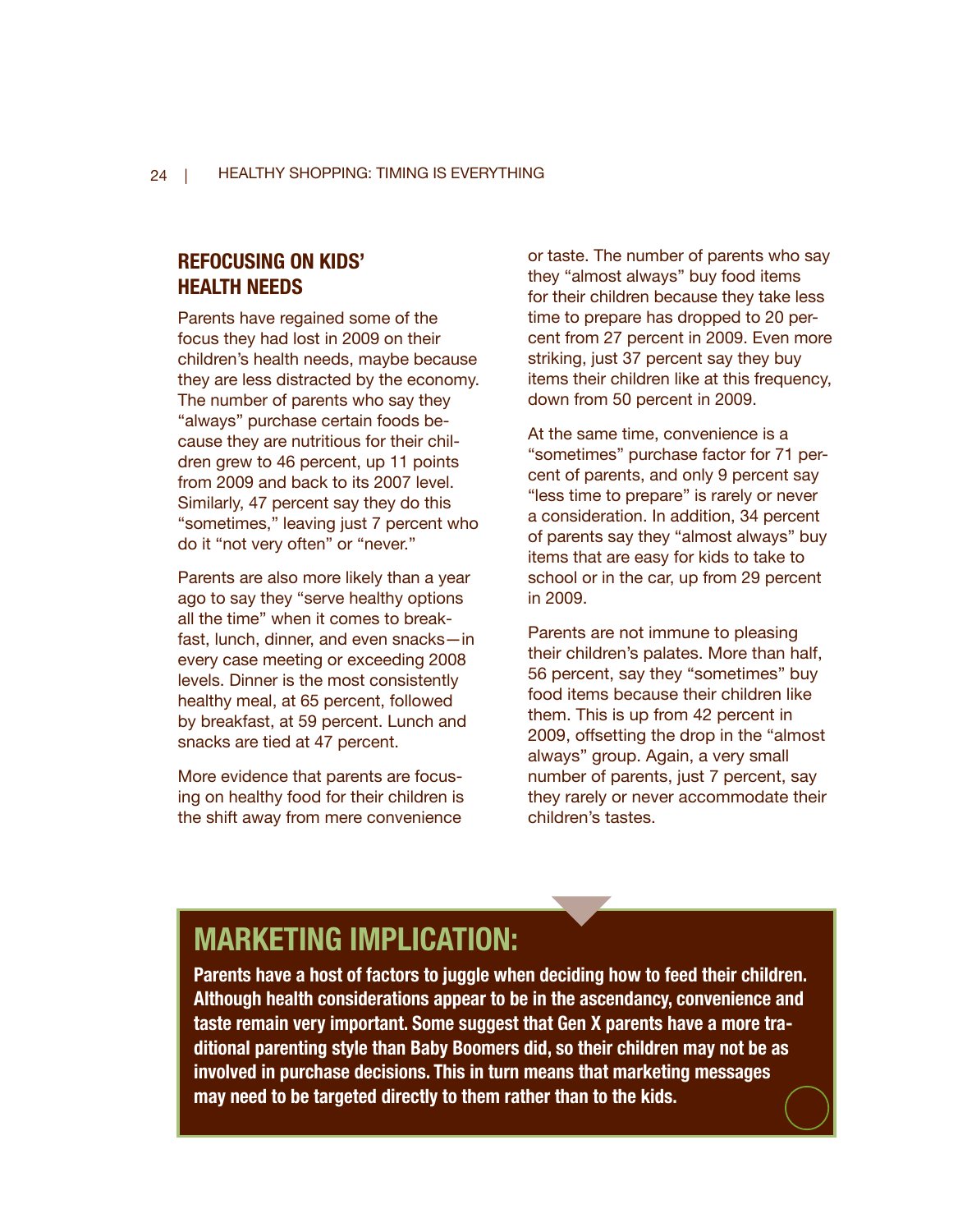## **Organic and Natural Foods**

There was an increase in shoppers reporting a host of organic food purchases in the past 6 months compared with 2009 levels, up to 45 percent from 40 percent. The share of shoppers who made an organic purchase in the past 30 days remained stable, at 37 percent. Fruits and vegetables still top the organic list, although dairy and eggs edged out cereals/breads/pastas, and meat/poultry squeaked past packaged foods.

| <b>ALMOST HALF RECENTLY BOUGHT ORGANIC FOODS</b>                              |            |      |  |
|-------------------------------------------------------------------------------|------------|------|--|
| % of shoppers who bought an organic<br>version of a food in the past 6 months | 2009       | 2010 |  |
| <b>Fruits/vegetables</b>                                                      | 27%        | 31%  |  |
| Milk/yogurt/dairy                                                             | 17%        | 19%  |  |
| <b>Eggs</b>                                                                   | 16%        | 18%  |  |
| <b>Cereals/breads/pastas</b>                                                  | <b>17%</b> | 17%  |  |
| Meat/poultry                                                                  | 11%        | 16%  |  |
| Packaged foods                                                                | 15%        | 12%  |  |
| Soup/sauces                                                                   | 13%        | 10%  |  |
| <b>Other</b>                                                                  | 7%         | 6%   |  |
| <b>None</b>                                                                   | 60%        | 55%  |  |



In line with a general decline in food shopping at natural/organic stores is the report that fewer shoppers purchased organic products at such outlets. At 19 percent, this is down from 24 percent in 2009. Most people continue to buy organic products at traditional grocery stores (44 percent, down 2 points from 2009).

Most shoppers understand that the key feature of organic food is that it is grown without chemical pesticides; 62 percent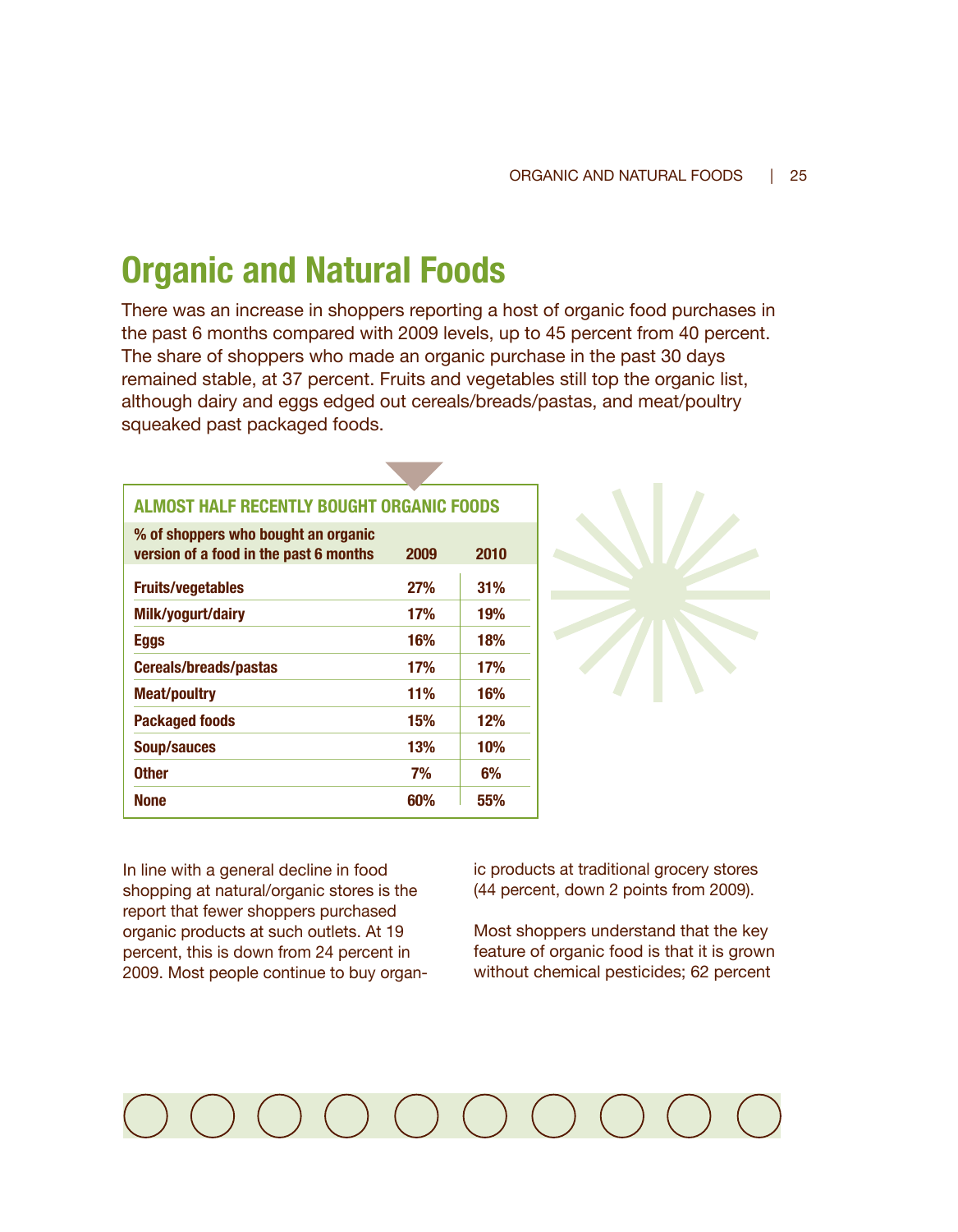## **COST IS STILL THE MAIN REASON SHOPPERS DO NOT BUY ORGANIC FOOD, CITED BY 67 PERCENT.**

say this is a reason they buy it, and 35 percent say it is the single most important reason they do so. Many remain persuaded that organic food also offers long-term personal health benefits, and although 48 percent say it is a reason to buy organic, just 17 percent say it is the most important one. In addition, 46 percent cite "nutritional value" as a reason to buy, and 9 percent say it is the most important reason.

Cost is still the main reason shoppers do not buy organic food, cited by 67 percent. This might explain why college graduates and those with higher incomes are more likely than average to have purchased organic products.

## **GETTING SPECIFIC ABOUT NATURAL FOODS**

Six in 10 shoppers report purchasing a food or beverage in the past year labeled "natural." The greatest number of people say they purchased natural cheese (39 percent), yogurt (33 percent), tea (33 percent), and cereal (31 percent). Yet even among those who say they did not buy a natural product in general, just over half recall buying at least one of 14 specific types of products with natural labeling.

When asked how interested they are in purchasing natural foods (defined as made without preservatives, artificial color, or artificial flavor), 44 percent of shoppers expressed probable or definite interest. Another 39 percent are neutral and 16 percent are not interested.

Unlike organic food purchases, which are predominately made by women, both men and women are about equally inclined to purchase most types of natural labeled foods. Like with organic foods, higher-income shoppers are more likely than average to buy natural. Younger Baby Boomers are the age group most likely to purchase staple items such as dairy and cereal, while Gen X parents are more likely to be interested in natural snack items like ice cream and soft drinks.

## **MARKETING IMPLICATION:**

**Shoppers' interest in the concept of natural is evident but not overwhelming, and they seem more aware of their specific purchases in this area than their general purchase behavior. This may indicate that advertising campaigns aimed at the general notion of eating natural will not be as effective as those related to specific products.**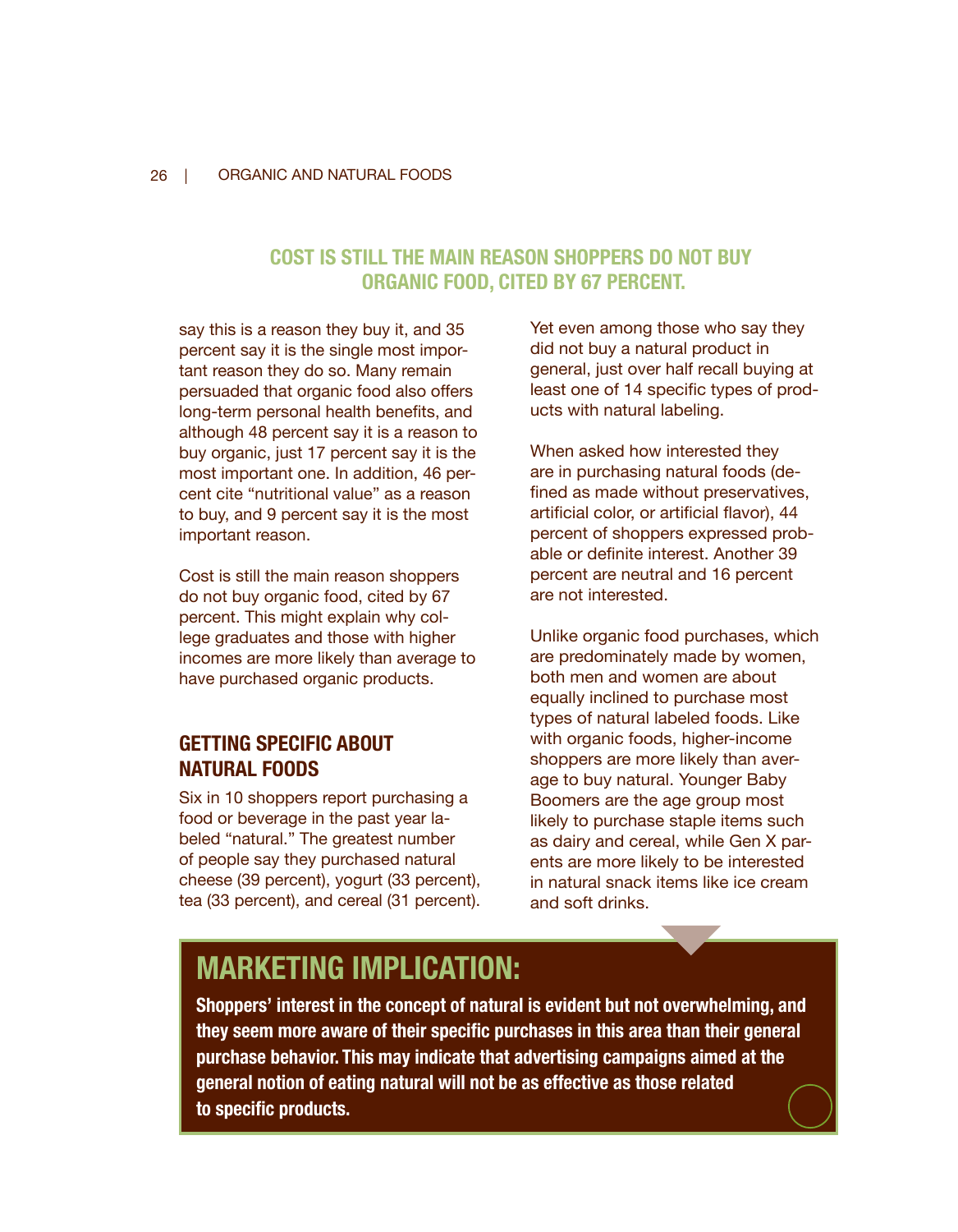## **Methodology**

The data for *Shopping for Health 2011* was collected through an online survey, conducted between November 19 and December 1, 2010, among a nationally representative sample of 1,579 U.S. shoppers. The margin of error associated with the survey is 3.0 percent at the 95 percent confidence level.

## **The survey respondent must have met the following requirements to participate:**

- Resides in the United States
- Is 18 years of age or older
- Does at least 50% of the household grocery shopping
- Has shopped for groceries in the past month



## **SAMPLE SELECTION**

The survey was conducted through the Harris Poll Online database comprising several million respondents who have agreed to participate in survey research. Interviews took place using a self-administered, online questionnaire with web-assisted interviewing software. To maintain the reliability and integrity in the sample, each invitation contained a unique password that is assigned to that e-mail address and must be entered at the beginning of the survey.

Harris Interactive weighted the data using its "propensity weighting" model that balances the characteristics—demographic, attitudinal, and behavioral—of online respondents to avoid a skew toward more active online users or survey takers. Survey research shows that certain kinds of people have a greater or lesser likelihood to be online and therefore to participate in online surveys. To account for this, each respondent of our survey has been assigned a propensity weight, which corresponds to the likelihood of that person to be online. Propensity weights include measures of activity, knowledge, and attitudes.

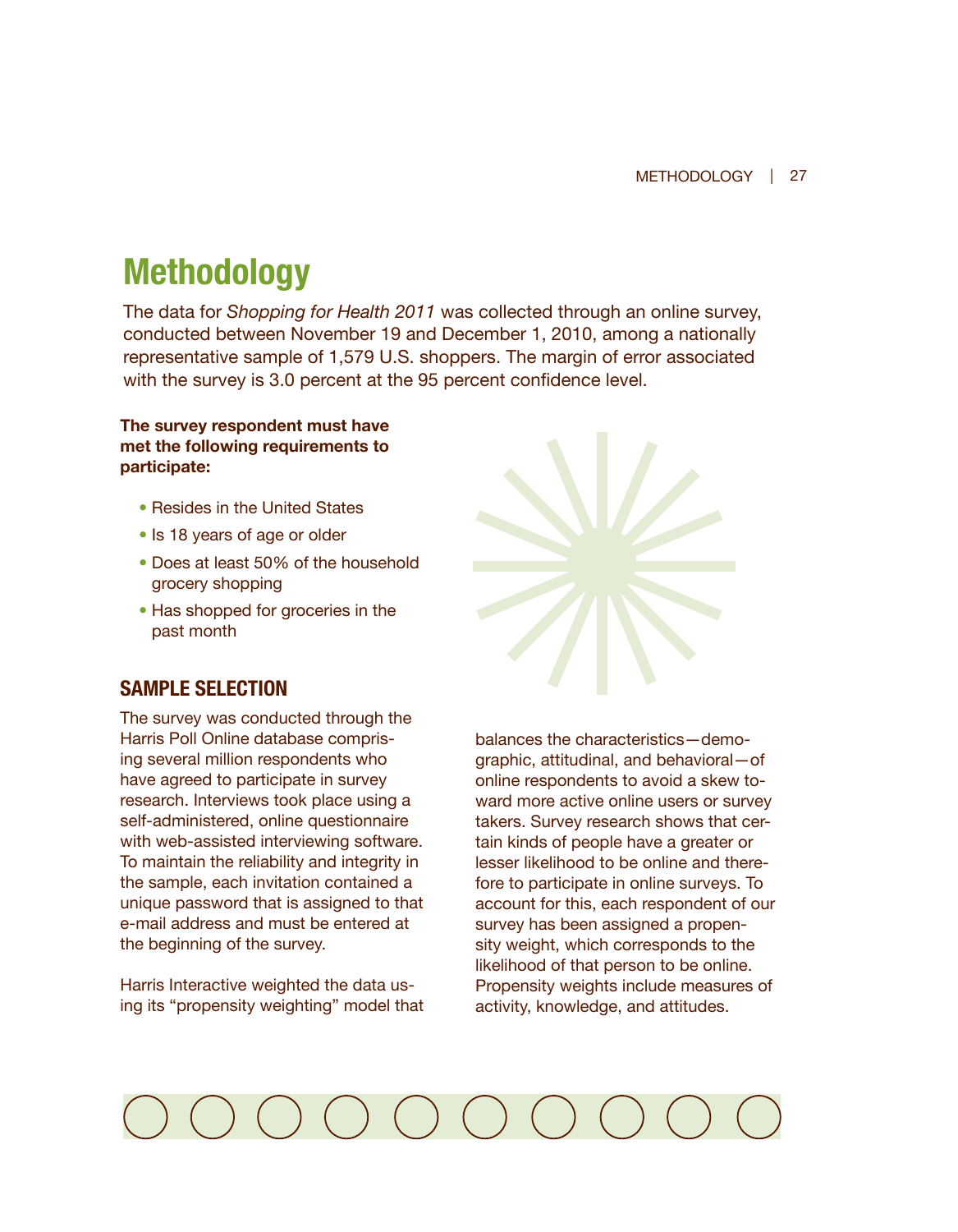### 28 | METHODOLOGY

The samples were controlled to match the census profile by income, ethnicity, age, and other factors. The survey was not controlled for gender of the respondent; rather, the male and female primary shoppers of households who met the other screening criteria were interviewed as they occurred in the population. The resultant sample is a nationwide cross section of grocery shoppers.

Age, lifestyle, and life stage all influence grocery shopping attitudes and behaviors. Age demographics are most easily understood in the context of generations, which combine collective traits or behaviors that exist among people of a certain age group. Throughout the study, differences by age and generation have been highlighted. *Shopping for Health*  uses the following years to define the four generations:1

- Generation Y: born between 1981 and 19892
- Generation X: born between 1965 and 1980
- Baby Boomers: born between 1946 and 1964
- Matures or 60+: born in 1945 or before

## **TRENDING**

Since 2007, the data for this report has been collected using an online panel. The online sample provides more reliable quantitative measurements for questions with long or numerous response categories, as well as sensitive topics that are subject to interviewer biases such as food safety habits. The Internet methodology also provides richer verbatim and qualitative responses than do phone interviews.

Transitioning *Shopping for Health* from telephone to online affects the ability to maintain long-term historical data trends. As a result of these changes, this report refers only to data from the 2007 to 2010 surveys.

1 Lynne C. Lancaster and David Stillman, *When Generations Collide*, 2002

2 While the definition of Generation Y continues beyond 1993, respondents have to be at least 18 years of age to participate in this study.

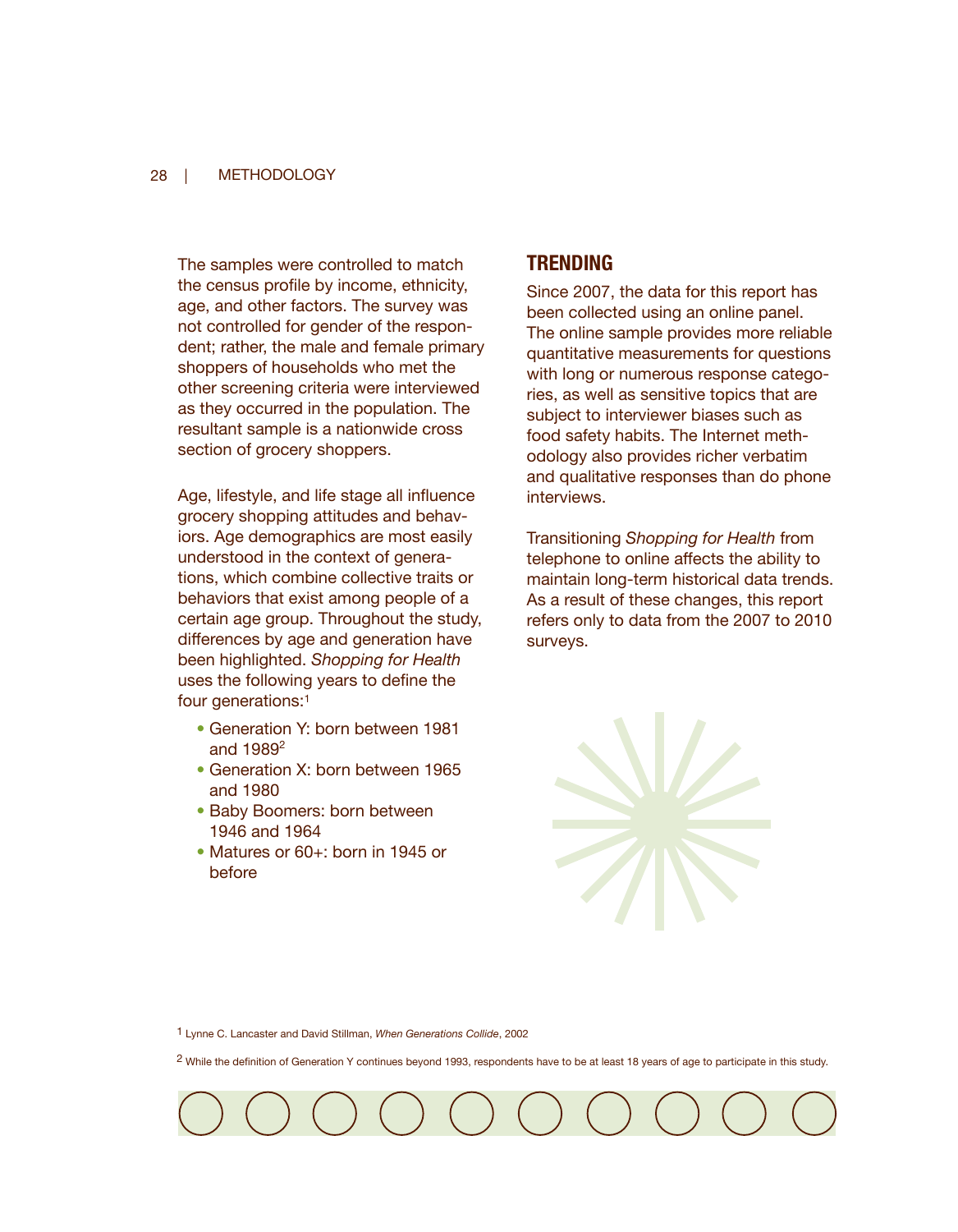## **CHART APPENDIX**

### **PAGE 7 — WHOLE GRAIN HAS BECOME THE NORM FOR BREAD BUT NOT FOR RICE OR PASTA**

% of distribution of shoppers by statement that describes their buying habits

|                             | <b>Bread</b> | <b>Rice</b> | Pasta |
|-----------------------------|--------------|-------------|-------|
| Buy/switched to whole grain | 56           | 42          | 39    |
| Buy both                    | 24           | -32.        | 31    |
| Buy/stayed with white       | 20           | 27          | 30    |

### **PAGE 11 — THRIFT IS KEY, BUT THIS DOESN'T RULE OUT IMPULSE BUYING**

% of shoppers who apply these strategies to their grocery shopping **2010**

|                                       | 2010 |
|---------------------------------------|------|
| Buy only what's needed                | 63   |
| Switch to store brands                | 54   |
| Buy items on sale even if not on list | 51   |
| Forgo premium/luxury versions         | 50   |
| Buy fewer prepared foods              | 45   |
| Buy more large-size or bulk items     | 36   |
| Buy less-expensive meats              | 32   |
| Switch to canned/frozen foods         | 30   |
| Buy less organic/local foods          | 18   |
|                                       |      |

### **PAGE 13 — WOMEN ARE INTERESTED IN AVOIDING EMPTY CALORIES**

% of shoppers who say these are factors in their food choices

|                               | <b>Total</b> | <b>Women</b> |
|-------------------------------|--------------|--------------|
| Maintain/improve heart health | 73           | 77           |
| Boost energy                  | 71           | 77           |
| Avoid empty calories          | 64           | 75           |
| Aid digestive health          | 66           | 71           |
| Maintain/improve mind health  | 65           | 71           |
| Improve immunity              | 63           | 68           |
| Avoid processed foods         | 59           | 67           |
| <b>Build bone density</b>     | 58           | 67           |
| Prevent cancer                | 63           | 66           |
| <b>Build strength</b>         | 60           | 64           |

### **PAGE 14 — MEN ARE MOST INTERESTED IN HEART HEALTH AND ENERGY BENEFITS OF FOOD**

% of shoppers who say these are factors in their food choices

|                               | Total | Men |
|-------------------------------|-------|-----|
| Maintain/improve heart health | 73    | 68  |
| Boost energy                  | 71    | 61  |
| Aid digestive health          | 66    | 58  |
| Prevent cancer                | 63    | 58  |
| Improve immunity              | 63    | 57  |
| Maintain/improve mind health  | 65    | 56  |
| <b>Build strength</b>         | 60    | 54  |
| Avoid empty calories          | 64    | 47  |
| Avoid processed foods         | 59    | 47  |
| <b>Build bone density</b>     | 58    | 46  |

## **PAGE 18 — HEALTH-RELATED IN-STORE COUPONS, SIGNAGE, AND TAGGING ARE OF MOST INTEREST**

% of shoppers who say options would be a service to them or not

|                                                       | Nice/necessary Makes no<br>to have | difference |
|-------------------------------------------------------|------------------------------------|------------|
| In-store coupons for healthy items                    | 21                                 | 79         |
| In-store signs indicating healthy choices             | 30                                 | 70         |
| Tagging systems indicating healthy foods              | 34                                 | 67         |
| Prepared healthy foods                                | 36                                 | 64         |
| Cooking samples/demos of healthy products             | 40                                 | 61         |
| Recipe cards for healthy eating                       | 40                                 | 59         |
| Staff answering questions<br>about healthy choices    | 47                                 | 53         |
| In-store signs about disease<br>prevention/management | 49                                 | 51         |
| Electronic recipe kiosks                              | 51                                 | 49         |
| Information about weight loss/dieting                 | 54                                 | 46         |
| Cooking classes for healthy meals                     | 65                                 | 35         |

### **PAGE 21 — MOST SHOPPERS MAKE DINNER DECISIONS THE SAME DAY, ESPECIALLY YOUNGER ADULTS**

% distribution of shoppers by when they decide what to eat for dinner

|                              | Total |    |    | <b>Gen X</b> Gen Y Boomers Matures |    |
|------------------------------|-------|----|----|------------------------------------|----|
| Within 1 hour                | 24    | 33 | 33 | 19                                 | 18 |
| Earlier the same day         | 48    | 42 | 40 | 53                                 | 48 |
| The day before or earlier 21 |       | 19 | 21 | 21                                 | 23 |
| Don't know                   |       |    | h  | 8                                  | 10 |

### **PAGE 22— TASTE AND SPEED OUTWEIGH HEALTH IN DINNER DECISIONS**

% of shoppers who say these factors influence meal choices

| Tasty                 | 73 |
|-----------------------|----|
| Speedy to prepare     | 60 |
| Fulfills a craving    | 52 |
| Nutritious            | 47 |
| Liked by all          | 45 |
| Needs no planning     | 42 |
| Follows specific diet | 11 |

### **PAGE 23 — MOST SHOPPERS EMPLOY A VARIETY OF DINNER PREPARATION STRATEGIES**

% of shoppers who do specified things for dinner at least once a week Prepare meal with what is on hand 90 Shop for fresh items 55 Pick up ingredients 50 Get takeout 44 Buy frozen/packaged foods for dinner that evening 31 Shop for prepared items 27